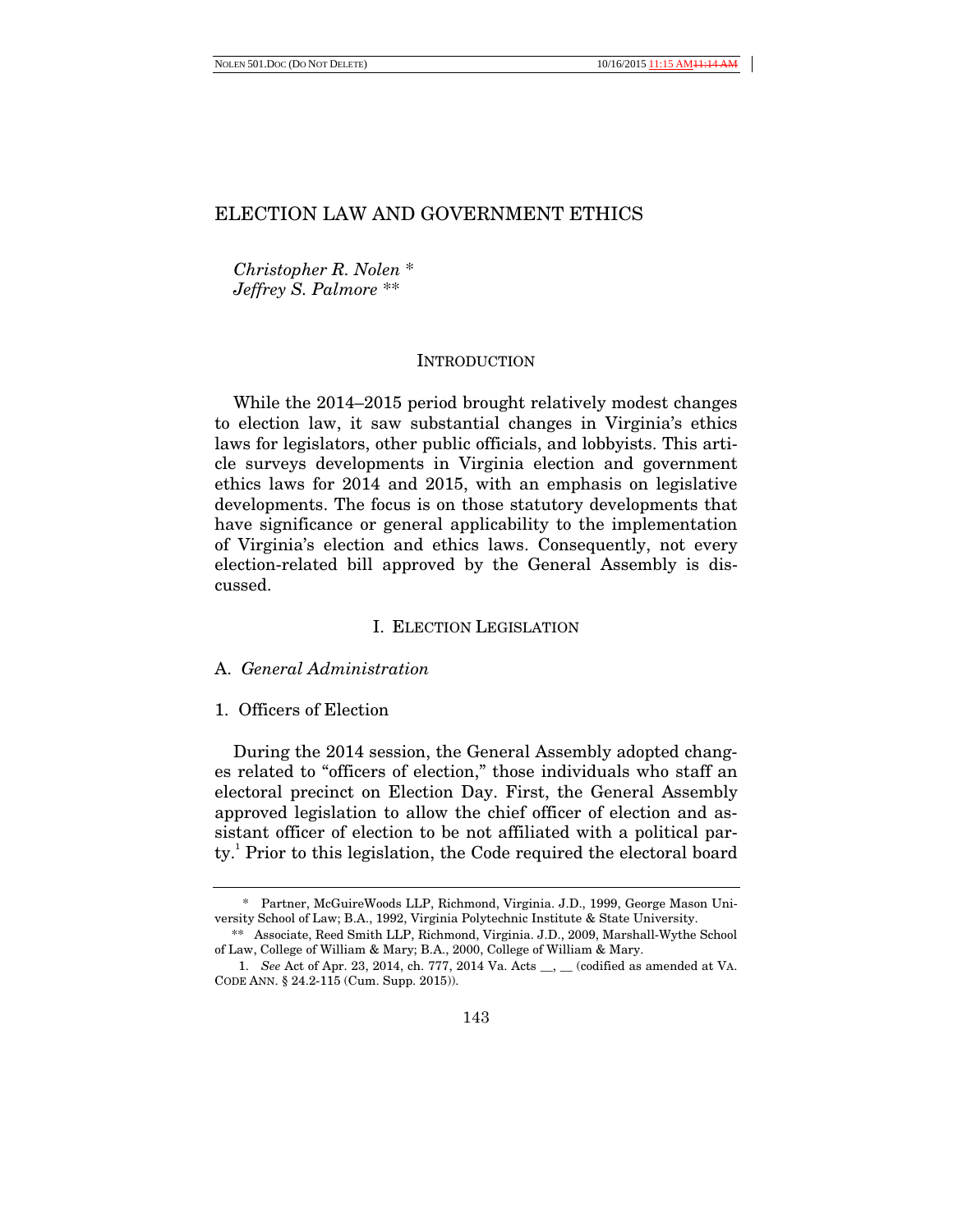to ensure these individuals represented different political parties.<sup>2</sup> With this change, if individuals representing the two major parties are unavailable, the electoral board may appoint individuals to serve as chief and assistant officer of election, provided that the electoral board gives the parties at least ten days notice.<sup>3</sup>

The General Assembly also adopted a change regarding the removal of officers of election. Legislation passed that allows electoral board members to request removal of an officer of election because of a familial relationship to a candidate on the ballot.<sup>4</sup> Previously, such requests could only be made by a candidate.<sup>5</sup>

2. Boards of Election

The day after an election, the electoral board meets to ascertain the results of the election.<sup>6</sup> The board may also meet several days during the week after the election to consider provisional ballots and other matters.<sup>7</sup> Prior to 2014, the board could only adjourn "from day to day," meaning it had to reconvene the following day.<sup>8</sup> Following legislation enacted in 2014, the board may now instead adjourn to later in the week.<sup>9</sup>

3. Registrars

Every four years, electoral boards appoint a general registrar for their locality.<sup>10</sup> The registrar must be a qualified voter for that locality, with an exception for cities surrounded by one county.<sup>11</sup> The General Assembly considered legislation in 2015 that would have permitted the registrar to be a resident of the locality he or she serves or of a contiguous county or city.<sup>12</sup> Governor McAuliffe,

11. *Id.*

 <sup>2.</sup> VA. CODE ANN. § 24.2-115 (Repl. Vol. 2011).

 <sup>3.</sup> *Id*. § 24.2-115 (Cum. Supp. 2015).

 <sup>4.</sup> *See* Act of Mar. 31, 2014, ch. 410, 2014 Va. Acts \_\_, \_\_ (codified as amended at VA. CODE ANN. § 24.2-117 (Cum. Supp. 2015)).

 <sup>5.</sup> VA. CODE ANN. § 24.2-117 (Repl. Vol. 2011).

 <sup>6.</sup> *Id.* § 24.2-671 (Cum. Supp. 2015).

 <sup>7.</sup> *Id.*

 <sup>8.</sup> *Id.* (Repl. Vol. 2011).

 <sup>9.</sup> *Id*. (Cum. Supp. 2015).

 <sup>10.</sup> *Id*. § 24.2-110 (Repl. Vol. 2011).

 <sup>12.</sup> H.B. 1473, Va. Gen. Assembly (Reg. Sess. 2015).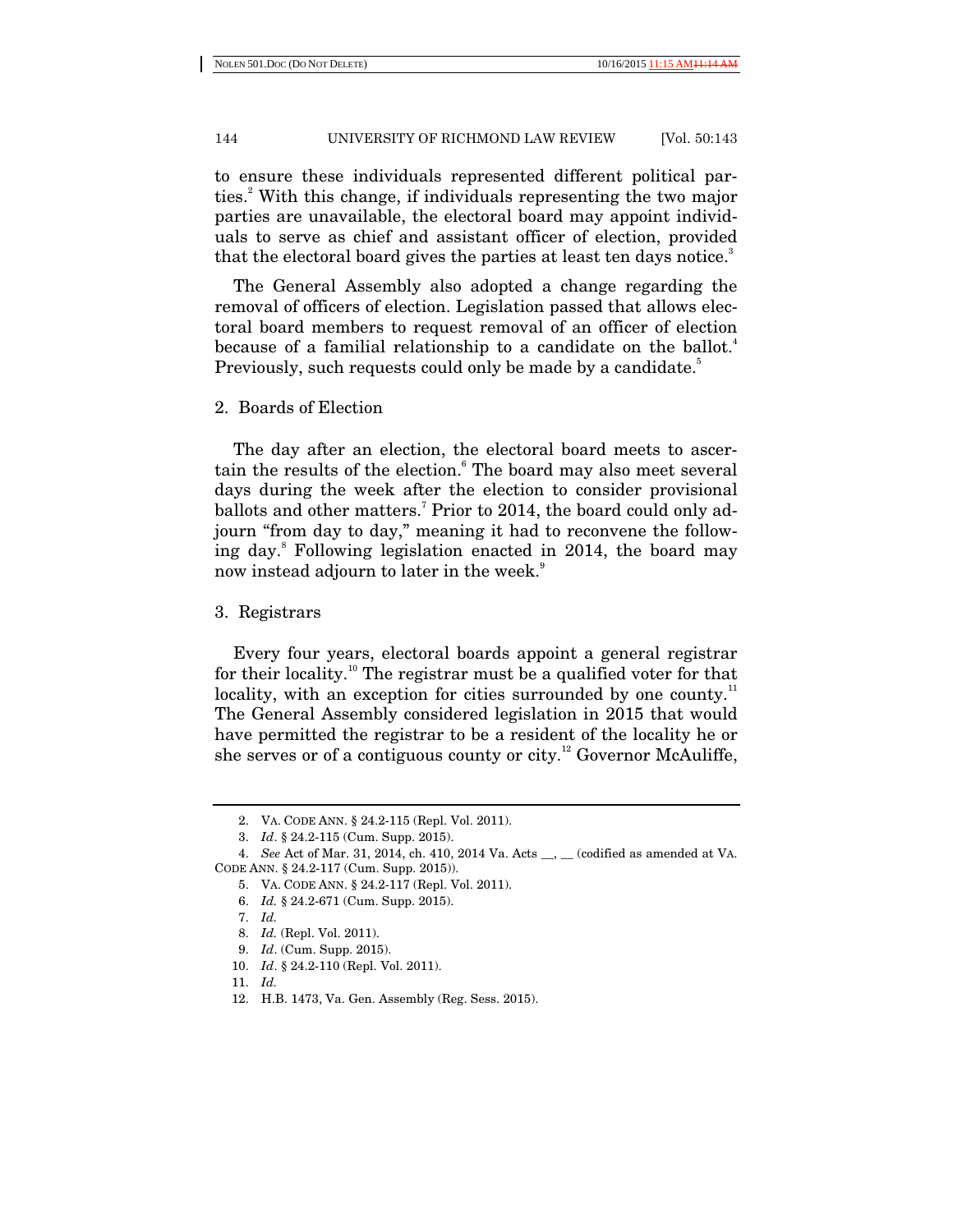however, vetoed this legislation, stating that "[t]here has been no demonstration of widespread difficulty in recruiting well-qualified individuals to serve as general registrars."<sup>13</sup>

Also during the 2015 session, the General Assembly approved legislation that transferred a number of responsibilities from the electoral board to the general registrar.<sup>14</sup> These duties are primarily ministerial duties and range from witnessing in-person absentee ballot applications, to delivering voter assistance forms, and to duties related to the local filing of campaign finance records.<sup>15</sup> For some of these responsibilities, the authority was previously shared by the electoral board and the registrar; in other cases, the responsibility shifted from the electoral board to the regis- $\mathrm{trar.}^{16}$ 

# 4. State Board of Elections

The General Assembly has paid attention over the last two years to ensuring the accuracy of the Virginia voter rolls and preventing individuals from being registered in multiple states. In 2014, the General Assembly added a requirement that the State Board of Elections (the "Board") prepare an annual report detailing its actions to maintain the integrity of the voter registration system. $17$ 

In 2015, the General Assembly expanded the Board's specific responsibilities for finding duplicate voter registrations and voters who no longer live in Virginia.<sup>18</sup> Previously, the Board had a duty to work with other states to develop systems to keep voter rolls up-to-date, prevent duplicate registrations,<sup>19</sup> and request voter lists from neighboring states.<sup>20</sup> The 2015 legislation requires

 <sup>13.</sup> Governor's Veto Explanation, H.B. 1473 (Mar. 30, 2015), http://leg1.state.va.us/ cgi-bin/legp504.exe?151+amd+HB1473AG.

 <sup>14.</sup> *See* Act of Mar. 26, 2015, chs. 644 & 645, 2015 Va. Acts \_\_, \_\_ (codified as amended at multiple parts of VA. CODE ANN. tit. 24.2).

 <sup>15.</sup> *Id*.

 <sup>16.</sup> *See id*.

 <sup>17.</sup> Act of Mar. 31, 2014, ch. 452, 2014 Va. Acts \_\_, \_\_ (codified as amended at VA. CODE ANN. § 24.2-404(F) (Cum. Supp. 2015)).

 <sup>18.</sup> Act of Mar. 27, 2015, ch. 713, 2015 Va. Acts \_\_, \_\_ (codified as amended at VA. CODE ANN. § 24.2-404.4 (Cum. Supp. 2015)).

 <sup>19.</sup> VA. CODE ANN. § 24.2-404 (Repl. Vol. 2011).

 <sup>20.</sup> *Id*. § 24.2-404 (Cum. Supp. 2014).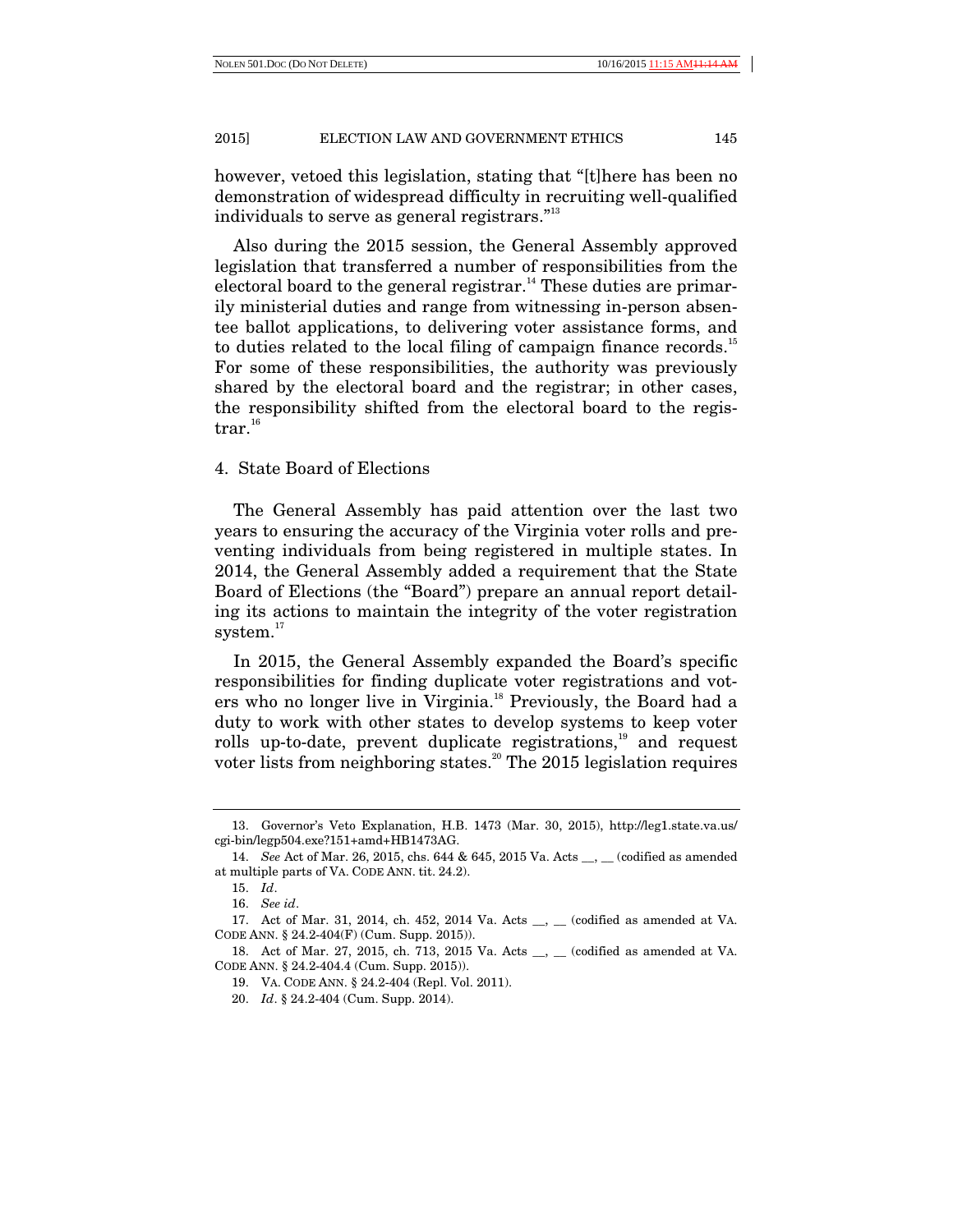that the Board use data received through voter list comparisons with other states to identify duplicate registrations and otherwise maintain the accuracy of the voter list.<sup>21</sup>

The General Assembly also changed the date that the Board meets to ascertain the results of the November election. From 2015 forward, the Board will meet on the third Monday in November.<sup>22</sup> Previously, the Board met on the fourth Monday in November. $23$ 

# 5. Removal of Officers

The Code of Virginia includes a list of grounds for which a circuit court can remove from office an elected officer or someone who has been appointed to an elected office after receipt of a petition signed by enough voters to equal 10% of people who voted in the last election for that office.<sup>24</sup> These grounds include certain criminal offenses as well as neglect of duty and misuse of office.<sup>25</sup> In 2014, the General Assembly added to the list of grounds for removal a number of sexual crimes, including sexual battery, attempted sexual battery, consensual sex with a minor, and indecent exposure, provided that the conviction has a material adverse impact on the holding of the office.<sup>26</sup>

## B. *Conduct of Elections*

## 1. Filings

With 2014 legislation, the legislature streamlined the process for the transmission of lists of candidates who have filed statements of economic interests.<sup>27</sup> Prior to enactment of this legisla-

 <sup>21.</sup> Act of Mar. 27, 2015, ch. 713, 2015 Acts \_\_, \_\_ (codified as amended at VA. CODE ANN. § 24.2-404.4 (Cum. Supp. 2015)). The 2015 amendments also substitute "Department" or "Department of Elections" for "State Board" throughout title 24.2. *See generally* VA. CODE ANN. § 24.2 (Cum. Supp. 2015).

 <sup>22.</sup> VA. CODE ANN. § 24.2-679 (Cum. Supp. 2015).

 <sup>23.</sup> *Id.* (Repl. Vol. 2011).

 <sup>24.</sup> *Id.* § 24.2-233 (Cum. Supp. 2015).

 <sup>25.</sup> *Id.*

 <sup>26.</sup> Act of Apr. 4, 2014, ch. 566, 2014 Va. Acts \_\_, \_\_ (codified at VA. CODE ANN. § 24.2- 233(4) (Cum. Supp. 2015)).

 <sup>27.</sup> See Act of Apr. 1, 2014, ch. 473, 2014 Va. Acts \_\_, \_\_ (codified as amended at VA. CODE ANN. §§ 24.2-502, -511 (Cum. Supp. 2015)).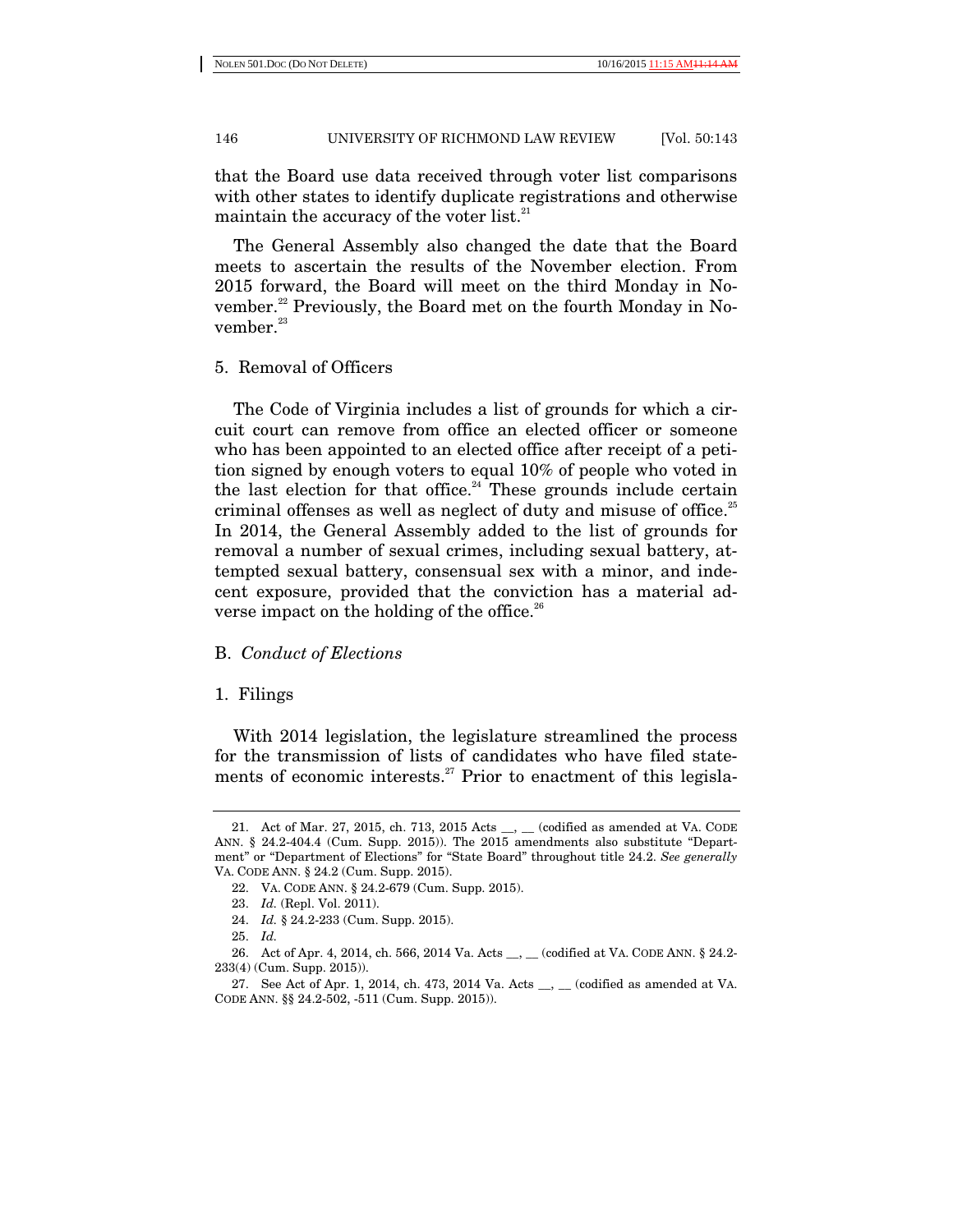tion, all lists of candidate filers were sent to the Board.<sup>28</sup> Following this new legislation, lists of candidates for statewide offices and the General Assembly making filings are sent to the Board, and lists of candidates for local offices making filings are sent to the *local* electoral board.<sup>29</sup> The legislation also requires that party leadership certify the date of nomination whenever certifying a candidate who has been nominated by a method other than a primary.<sup>30</sup>

## 2. Voter Registration

Senator Jill Vogel proposed legislation in 2015 that would have required a registrar to cancel the voter registration of any voter for whom notice has been sent to the Department of Motor Vehicles under the Driver License Compact that the voter has moved out of Virginia.<sup>31</sup> Though the legislation passed both houses unanimously, Governor McAuliffe proposed an amendment to make such cancellation permissive rather than mandatory, keeping that part of the Code unchanged.<sup>32</sup> The Senate rejected the Governor's proposed amendment  $15-25$ ,<sup>33</sup> and the Governor subsequently vetoed the legislation, stating that it would make Virginia non-compliant with the National Voter Registration Act requirements related to list maintenance.<sup>34</sup>

## 3. Ballots

Following legislation in 2014, ballots will now have more specific language regarding the number of candidates for which to cast a vote. Under this legislation, in an election where only one candidate can be elected, the ballot will say, "Vote for only one."<sup>35</sup>

 <sup>28.</sup> VA. CODE ANN. § 24.2-502 (Repl. Vol. 2011).

 <sup>29.</sup> *Id.* (Cum. Supp. 2015).

 <sup>30.</sup> *Id.* § 24.2-511 (Cum. Supp. 2015).

 <sup>31.</sup> S.B. 1350, Va. Gen. Assembly (Reg. Sess. 2015).

 <sup>32.</sup> Governor's Recommendation to S.B. 1350 (Mar. 27, 2015), http://leg1.state.va.us/ cgi-bin/legp504.exe?151+amd+SB1350AG.

 <sup>33.</sup> Senate Roll Call Vote on Governor's Recommendation to S.B. 1350 (Apr. 15, 2015), http://leg1.state.va.us/cgi-bin/legp504.exe?151+vot+SV1060SB1350+SB1350.

 <sup>34.</sup> Governor's Veto Explanation, S.B. 1350 (May 1, 2015), http://leg1.state.va.us/cgibin/legp504.exe?151+amd+SB1350AG.

 <sup>35.</sup> Act of Apr. 4, 2014, ch. 568, 2014 Va. Acts \_\_, \_\_ (codified as amended at VA. CODE ANN. § 24.2-613 (Cum. Supp. 2015)).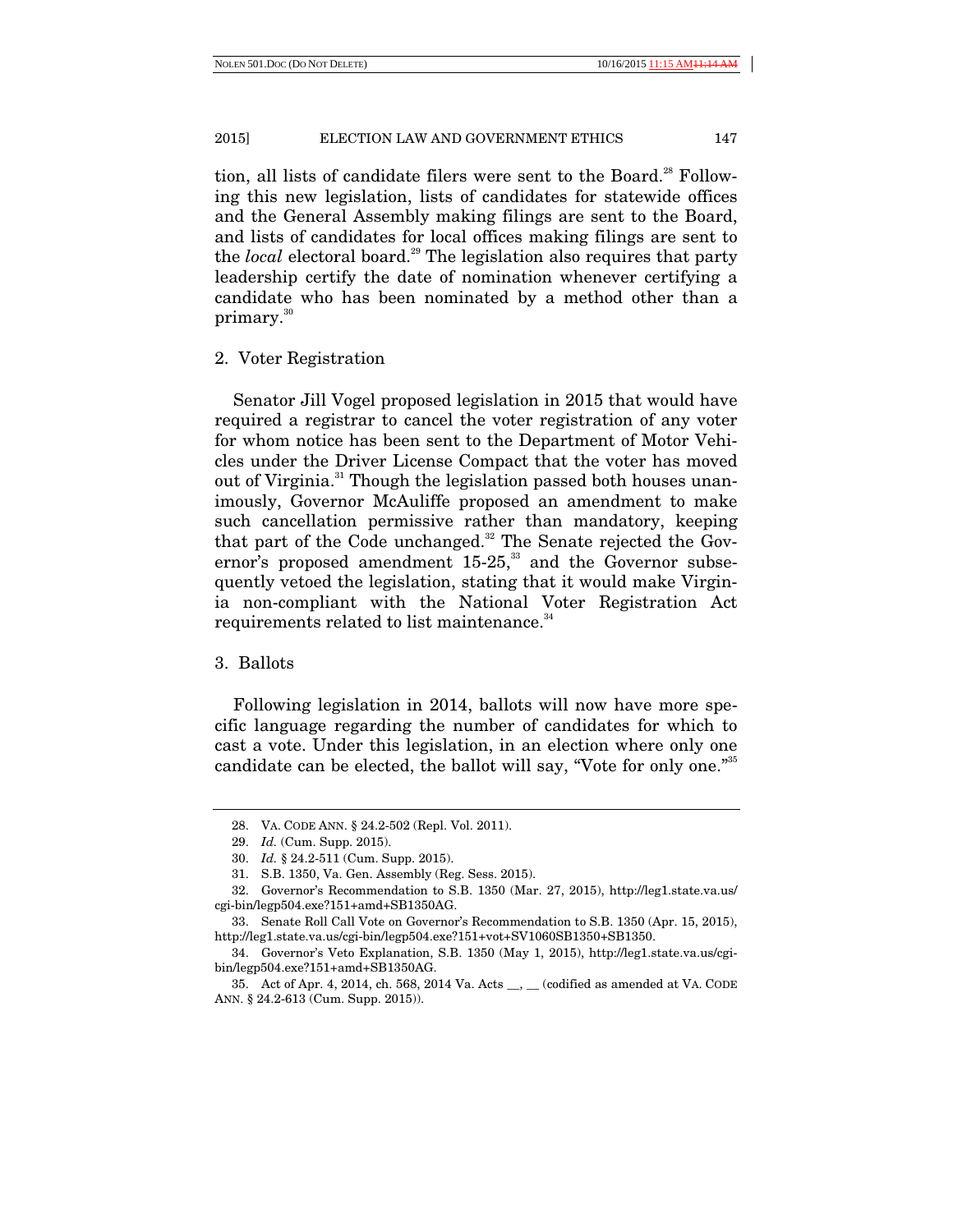The previous ballot language, "Vote for not more than . . ." will remain on the ballot for any office to which more than one candidate can be elected.<sup>36</sup>

# 4. Absentee Ballots

The law around absentee ballots garnered a great deal of attention during the 2014 and 2015 sessions. First, the legislature adopted several provisions to ensure that an absentee ballot would not be invalidated because of a technical deficiency with the return of the ballot. Failure to print the date that the voter signed the statement on the back of the ballot envelope cannot be grounds for voiding a ballot.<sup>37</sup> Failure to provide the voter's middle name or middle initial shall not void a ballot, provided the voter provides his or her full first and last name.<sup>38</sup> Failure to seal the inner envelope containing the ballot is not grounds for invalidation of the ballot, provided the outer mailing envelope is sealed.<sup>39</sup>

Under legislation passed in 2014, a voter who requests an absentee ballot but returns it prior to election day may vote a regular ballot in the election, provided the locality has confirmed the return of the unused ballot.<sup>40</sup> Prior to enactment of this legislation, a voter who returned his ballot could only cast a provisional ballot.41 If the locality cannot confirm the return of the ballot, the voter will vote using a provisional ballot.<sup>42</sup>

One change regarding the permissible reasons for voting absentee took effect in 2015. In order to vote absentee, voters must meet one of the requirements provided in Virginia Code section 24.2-700, and one of the enumerated qualifications is inability to

 <sup>36.</sup> *Id.*

 <sup>37.</sup> Act of Apr. 4, 2014, ch. 574, 2014 Va. Acts \_\_, \_\_ (codified as amended at VA. CODE ANN. § 24.2-707 (Cum. Supp. 2015)).

 <sup>38.</sup> Act of Apr. 4, 2014, ch. 575, 2014 Va. Acts \_\_, \_\_ (codified as amended at VA. CODE ANN. § 24.2-707 (Cum. Supp. 2015)); Act of Mar. 31, 2014, ch. 453, 2014 Va. Acts \_\_, \_\_ (codified as amended at VA. CODE ANN. § 24.2-707 (Cum. Supp. 2015)).

<sup>39.</sup> Act of Apr. 4, 2014, ch. 580, 2014 Va. Acts \_\_, \_\_ (codified as amended at VA. CODE ANN. § 24.2-709 (Cum. Supp. 2015)).

 <sup>40.</sup> Act of Apr. 4, 2014, ch. 600, 2014 Va. Acts \_\_, \_\_ (codified as amended at VA. CODE ANN. § 24.2-708 (Cum. Supp. 2015)).

 <sup>41.</sup> *See* VA. CODE ANN. § 24.2-708 (Supp. 2012).

 <sup>42.</sup> *Id.* (Cum. Supp. 2015).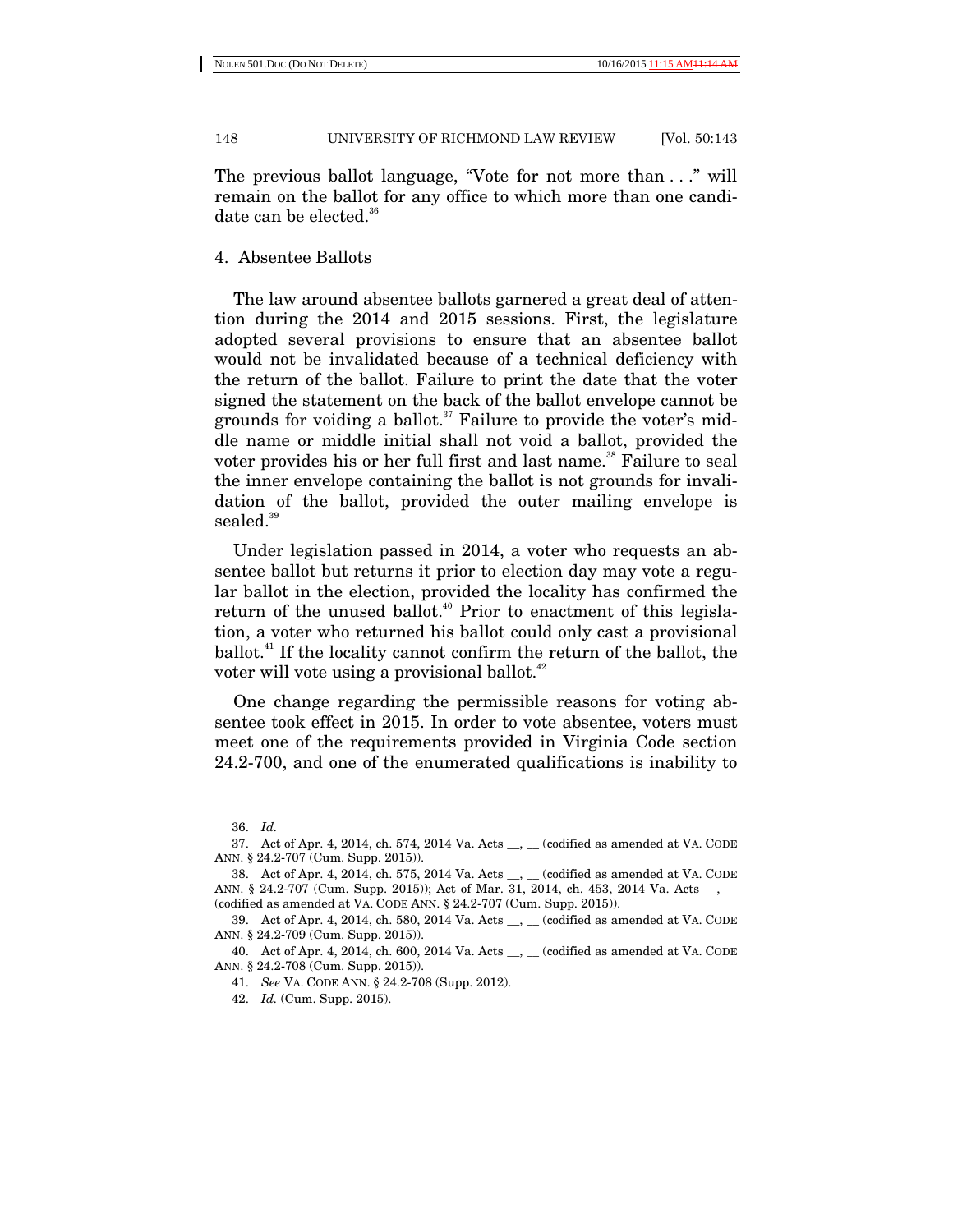vote on the designated day because of an obligation of the voter's religion.<sup>43</sup> Previously, the voter had to state the nature of his or her religious obligation.<sup>44</sup> Under legislation passed in 2015, the voter now must only state that an obligation exists and need not elaborate on the nature of the obligation.<sup>45</sup>

The General Assembly made several changes to Virginia's statutory provisions related to the Uniformed Military and Overseas Voters Act (UMOVA). The legislation transferred from localities to the state Department of Elections the responsibility for preparing election information to be used with a federal write-in absentee ballot that outlines the anticipated offices and measures for an upcoming election.<sup>46</sup> These notices shall be provided to a UMOVA voter by the Department of Elections without  $cost<sup>47</sup>$  Additionally, statewide paper ballots for UMOVA voters will only be available for those voting in presidential elections.<sup>48</sup> For other elections, these voters can use the federal write-in absentee ballot.<sup>49</sup> This legislation also repealed section 24.2-702 of the Code, which addressed early absentee ballots for statewide Virginia offices, because of Virginia's transition to the federal write-in absentee ballot.<sup>50</sup>

The General Assembly considered legislation in 2014 that would establish a means for electronic delivery of voted ballots by UMOVA voters.<sup>51</sup> The General Assembly approved the measure but included a reenactment clause stating that it only becomes effective if enacted by the 2016 General Assembly session.<sup>52</sup> In the meantime, the legislation directs the Board to convene a working

 46. Act of Mar. 17, 2015, ch. 313, 2015 Va. Acts \_\_, \_\_ (codified as amended at VA. CODE ANN. § 24.2-701 (Cum. Supp. 2015)).

47. *Id*. § 24.2-166 (Cum. Supp. 2015).

 48. Act of Mar. 17, 2015, ch. 313, 2015 Va. Acts \_\_, \_\_ (codified at VA. CODE ANN. § 24.2-612 (Cum. Supp. 2015)).

49. *Id.* § 24.2-702.1 (Cum. Supp. 2015).

51. Act of Apr. 3, 2014, ch. 506, 2014 Va. Acts \_\_, \_\_ (awaiting confirmation by 2016) Va. Gen. Assembly; to be codified as amended at VA. CODE ANN. § 24.2-706).

52. *Id.* (fourth enactment clause).

 <sup>43.</sup> *Id.* § 24.2-700 (Repl. Vol. 2011 & Cum. Supp. 2015).

 <sup>44.</sup> *Id*. § 24.2-701 (Repl. Vol. 2011).

 <sup>45.</sup> Act of Mar. 17, 2015, ch. 314, 2015 Va. Acts \_\_, \_\_ (codified as amended at VA. CODE ANN. § 24.2-701 (Cum. Supp. 2015)).

 <sup>50.</sup> Act of Mar. 17, 2015, ch. 313, 2015 Va. Acts \_\_, \_\_ (codified as amended at VA. CODE ANN. § 24.2-612 (Cum. Supp. 2015)); *see also* Department of Planning and Budget, Fiscal Impact Statement, H.B. 2397 (Feb. 25, 2015), http://leg1.state.va.us/cgi-bin/legp 504.exe?151+oth+ HB2397FER122+PDF.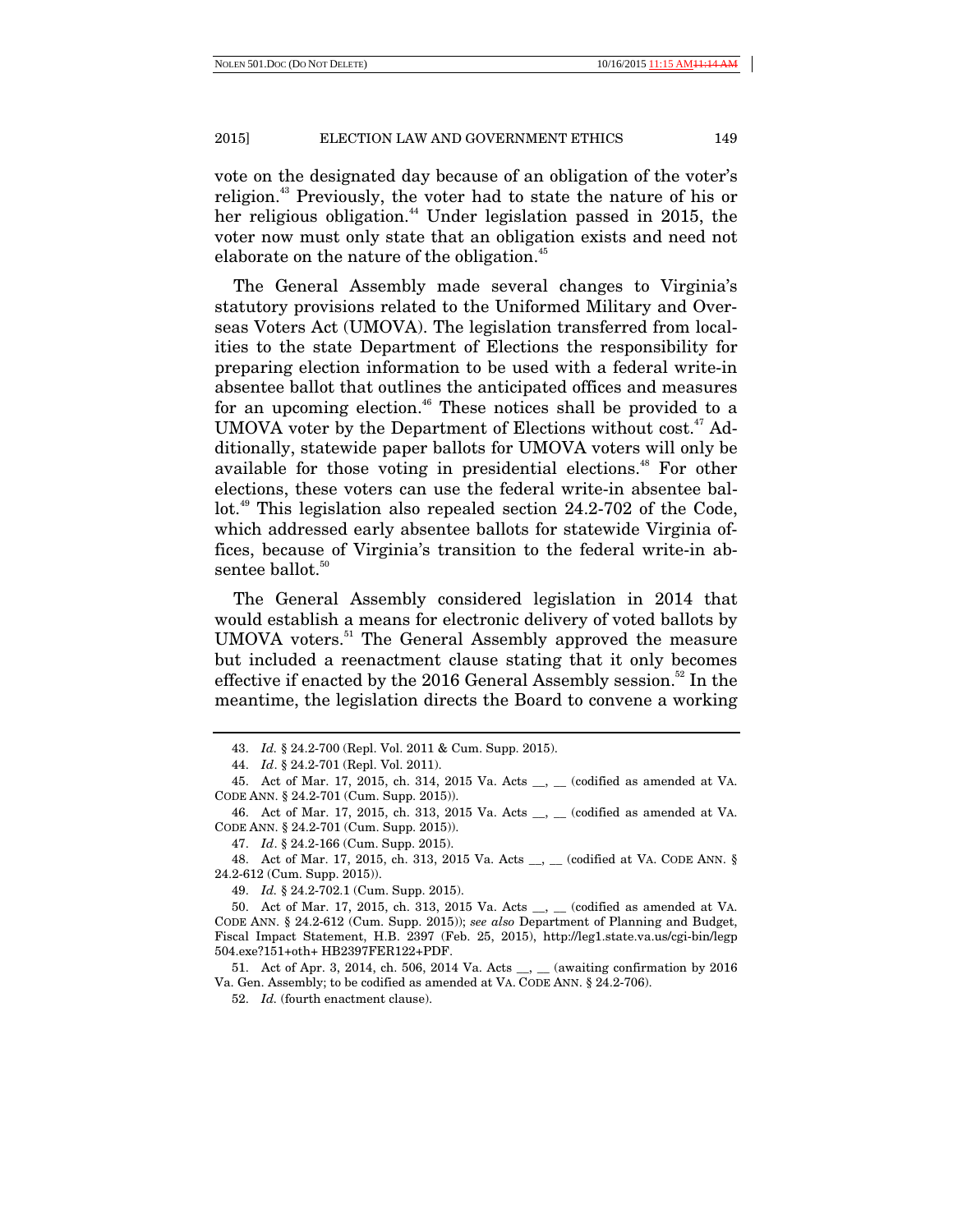NOLEN 501.DOC (DO NOT DELETE) 10/16/2015 11:15

## 150 UNIVERSITY OF RICHMOND LAW REVIEW [Vol. 50:143

group to study the issue and to develop best practices for electronic delivery of completed ballots.<sup>53</sup>

The General Assembly debated legislation that would require absentee voters to submit a copy of their voter identification card with their absentee ballot applications.<sup> $54$ </sup> This requirement would not have applied to UMOVA voters.<sup>55</sup> The House passed the legislation 62-34, and the Senate passed it  $20-17$ <sup>56</sup> Governor McAuliffe vetoed the legislation, saying it would "result in the disenfranchisement of qualified eligible Virginian voters and increase the potential for costly and time-consuming litigation."57 The General Assembly was unable to override the veto.<sup>58</sup>

5. Voter Identification

Following significant changes to Virginia's voter identification laws in 2012 and 2013,<sup>59</sup> the 2014 and 2015 sessions brought only relatively minor changes to this area of election law. First, the General Assembly clarified that a voter's name in the pollbook need not match exactly to the name printed on the voter's identification.<sup>60</sup> The names must either be "identical  $\dots$  or substantially similar."61 Second, photo identification from a Virginia private school was added to the list of acceptable forms of identification for voting. $62$ 

 <sup>53.</sup> *Id.* (second and third enactment clause).

 <sup>54.</sup> H.B. 1318, Va. Gen. Assembly (Reg. Sess. 2015).

 <sup>55.</sup> *Id.*

 <sup>56.</sup> History of H.B. 1318, http://leg1.state.va.us/cgi-bin/legp504.exe?151+sum+HB1318 (last visited Oct. 1, 2015).

 <sup>57.</sup> Governor's Veto Explanation, H.B. 1318 (Mar. 27, 2015), http://leg1.state.va.us/ cgi-bin/legp504.exe?151+amd+HB1318AG.

 <sup>58.</sup> History of HB 1318, http://leg1.state.va.us/cgi-bin/legp504.exe?151+sum+HB1318 (last visited Oct. 1, 2015).

 <sup>59.</sup> *See, e.g.*, Act of Mar. 25, 2013, ch. 725, 2013 Va. Acts 1315, 1317–19 (codified as amended at VA. CODE ANN. §§ 24.2-643, -701 (Cum. Supp. 2013)); Act of Mar. 23, 2013, ch. 703, 2013 Va. Acts 1264, 1264–66 (codified as amended at VA. CODE ANN. §§ 24.2-643, -701 (Cum. Supp. 2013)); *see also* Christopher Nolen & Jeff Palmore, *Annual Survey of Virginia Law: Election Law*, 47 U. RICH. L. REV. 181, 183–86 (2012) (discussing the 2012 changes to Virginia's voter identification laws).

 <sup>60.</sup> Act of Mar. 16, 2015, ch. 134, 2015 Va. Acts \_\_, \_\_ (codified as amended at VA. CODE ANN. § 24.2-643 (Cum. Supp. 2015)).

 <sup>61.</sup> VA. CODE ANN. § 24.2-643 (Cum. Supp. 2015).

 <sup>62.</sup> *Id*.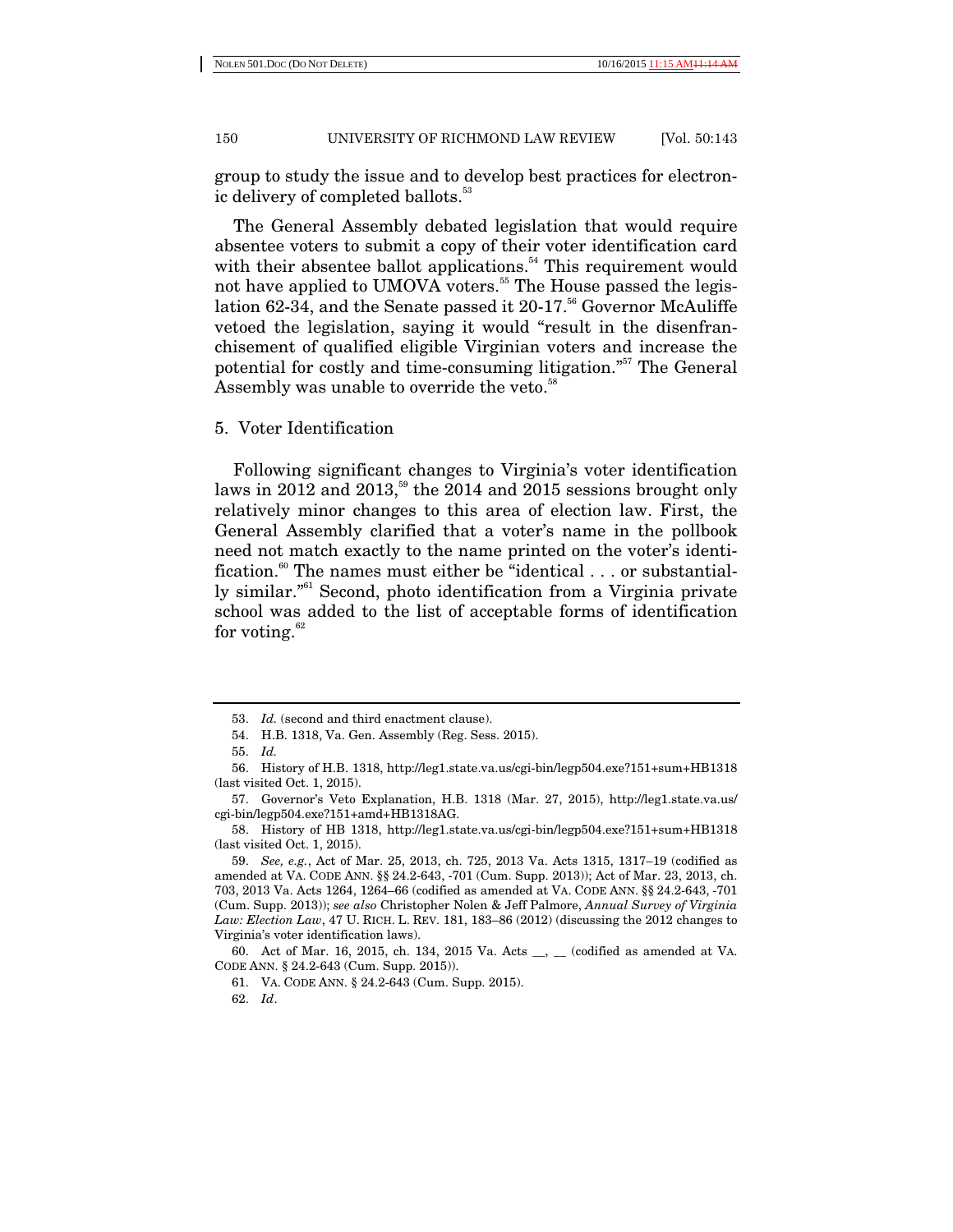## 6. Authorized Representatives

Authorized representatives are representatives of political parties who observe an election from inside polling places.<sup>63</sup> These representatives must be authorized by party leadership in order to serve.<sup>64</sup> Pursuant to a change in 2015, a state or district party chairman may authorize a representative if the local unit chairman is unavailable to sign a designation statement.<sup>65</sup> If there is a conflict, the city or county chairman's designation remains superior to any state or district chairman's designation.<sup>66</sup> The legislature also changed what equipment an authorized representative may have with him in the polling place.<sup> $\sigma$ </sup> Prior to this statutory change, authorized representatives could not use a handheld wireless communications device if it had a camera or other imaging capability.<sup>68</sup> Under the 2015 change, such devices are permitted, but the representative may not use them to take a photo or video inside the polling place.<sup>69</sup>

# 7. Elections

In order to reduce wait times at polling places, the General Assembly approved legislation in 2015 that makes two important changes for populous precincts. First, the legislation will require precincts with more than 4000 registered voters to have at least five officers of election during presidential elections.<sup>70</sup> Second, any precincts with more than 4000 registered voters that use ballot scanners must have at least two scanners for a presidential election.<sup>71</sup> The locality's governing body may waive this requirement

 <sup>63.</sup> *See id.* § 24.2-604 (Cum. Supp. 2015).

 <sup>64.</sup> *See id.*

 <sup>65.</sup> *Id*. § 24.2-604 (Cum. Supp. 2015).

 <sup>66.</sup> *Id.*

 <sup>67.</sup> *Id.* 

 <sup>68.</sup> *Id.* § 24.2-604 (Rep. Vol. 2011).

 <sup>69.</sup> *Id.* (Cum. Supp. 2015).

 <sup>70.</sup> Act of Mar. 26, 2015, ch. 667, 2015 Va. Acts \_\_, \_\_ (codified as amended at VA. CODE ANN. § 24.2-115 (Cum. Supp. 2015)).

 <sup>71.</sup> Act of Apr. 15, 2015, ch. 740, 2015 Va. Acts \_\_, \_\_ (codified as amended at VA. CODE ANN. § 24.2-627(B) (Cum. Supp. 2015)); Act of Mar. 26, 2015, ch. 667, 2015 Va. Acts  $\_\_$ ,  $\_\_$  (codified as amended at VA. CODE ANN. § 24.2-627(B) (Cum. Supp. 2015)).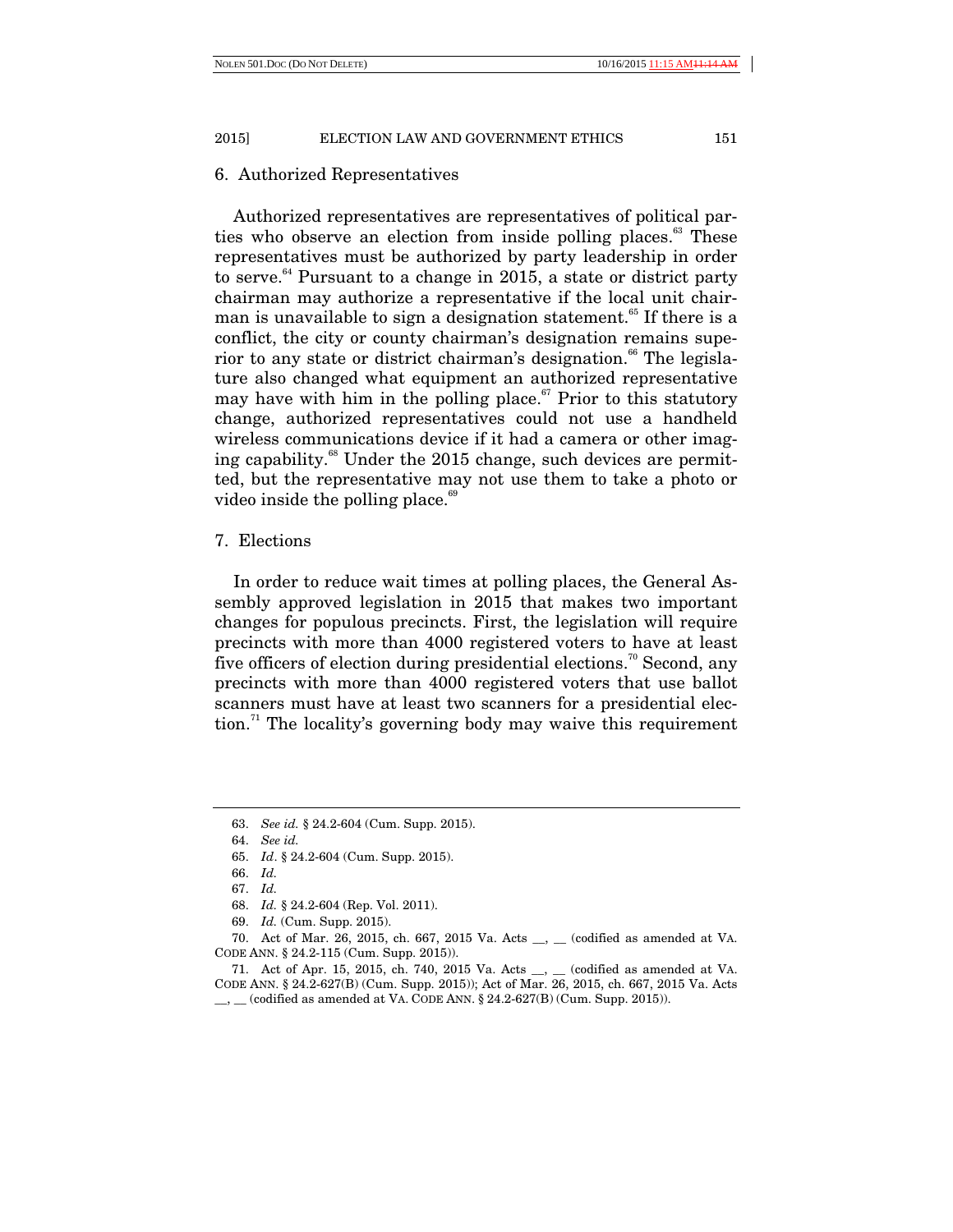if it determines, after consulting with the registrar and the electoral board, that a second scanner is not necessary based on prior turnout and wait times. $72$ 

The legislature also authorized audits of ballot scanner machines in order to study the accuracy of the machines.<sup>73</sup> The machines may be examined if the margin in the election was wide and the electoral board consents.<sup>74</sup> This provision replaces a previous audit pilot program.<sup>75</sup>

Following the resignation of Representative Eric Cantor before the end of his term in the U.S. House of Representatives, a unique situation presented itself wherein there was an election and a special election for the same office on the same day.<sup>76</sup> Voters elected David Brat to the remainder of Cantor's term and also elected Brat to a full term in the House of Representatives.<sup>77</sup> The General Assembly responded by attempting to prevent a repeat of this practice. The General Assembly passed legislation stating that no special election may be held if the date of the election is within seventy-five days of the end of the term to be filled by the election.<sup>78</sup> Additionally, the legislation would have allowed an individual elected to a vacant seat to take office as soon as the individual is qualified and takes the oath of office.<sup>79</sup> Governor McAuliffe vetoed both bills, citing a conflict with Virginia Code section 24.2-228.1 regarding court-ordered elections to fill vacancies in certain constitutional offices.<sup>80</sup>

79. *Id*.

 <sup>72.</sup> Act of Apr. 15, 2015, ch. 740, 2015 Va. Acts \_\_, \_\_ (codified as amended at VA. CODE ANN. § 24.2-627(B) (Cum. Supp. 2015)); Act of Mar. 26, 2015, ch. 667, 2015 Va. Acts  $_$  (codified as amended at VA. CODE ANN. § 24.2-627(B) (Cum. Supp. 2015)).

 <sup>73.</sup> Act of Apr. 4, 2014, ch. 576, 2014 Va. Acts \_\_, \_\_ (codified as amended at VA. CODE ANN. § 24.2-671.1(A) (Cum. Supp. 2015)); Act of Apr. 3, 2014, ch. 540, 2014 Va. Acts \_\_, \_\_ (codified as amended at VA. CODE ANN. § 24.2-671.1(A) (Cum. Supp. 2015)).

 <sup>74.</sup> VA. CODE ANN. § 24.2-671.1(A) (Cum. Supp. 2015).

 <sup>75.</sup> *Compare* VA. CODE ANN. § 24.2-671.1(A) (Cum. Supp. 2015), *with* VA. CODE ANN. § 24.2-671.1(A) (Repl. Vol. 2011).

 <sup>76.</sup> Markus Schmidt, *McAuliffe Sets Nov. 4 Special Election for Cantor's Seat*, RICH. TIMES-DISPATCH (Aug. 5, 2014, 3:35 PM), http://www.richmond.com/news/Virginia/article \_9cc0204e-1cd7-11e4-9e4f-001a4bcf6878.html.

 <sup>77.</sup> Larry O'Dell, *After Toppling Eric Cantor, Dave Brat Wins His Seat*, PROGRESS-INDEX (Nov. 5, 2014, 4:30 PM), http://www.progress-index.com/article/20141105/NEWS/14 1109850.

 <sup>78.</sup> S.B. 1066, Va. Gen. Assembly (Reg. Sess. 2015); H.B. 1296, Va. Gen. Assembly (Reg. Sess. 2015).

 <sup>80.</sup> Governor's Veto Explanation, H.B. 1296 (Apr. 30, 2015), http://leg1.state.va.us/cgi-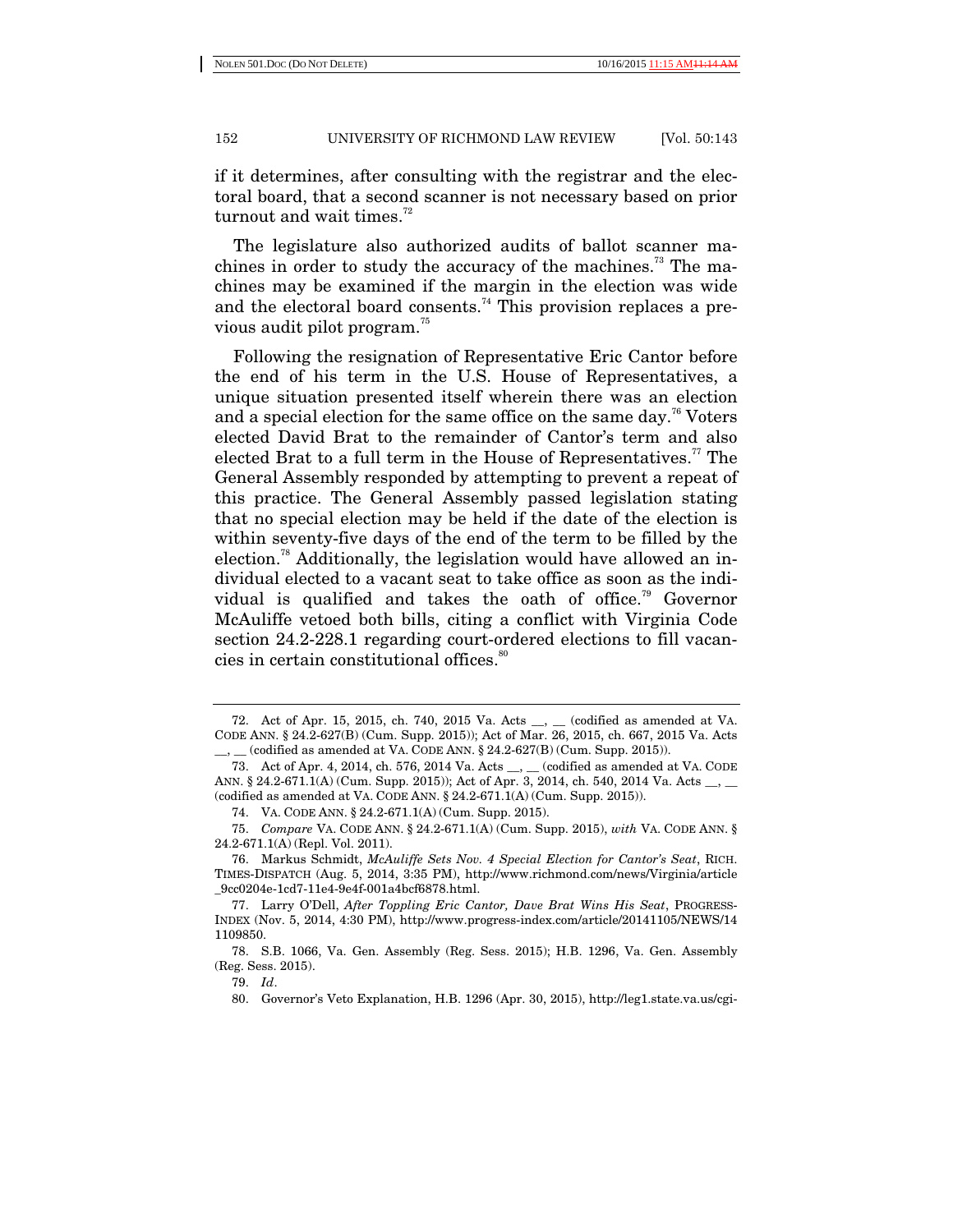Also on the topic of special elections, the General Assembly passed two bills dealing with the filling of vacant local offices. One bill requires special elections for filling vacancies in local offices to be held at the next general election, depending on whether that office is normally filled in May or November.<sup>81</sup> If the next general election is less than ninety days away, the special election shall be on the second general election date.<sup>82</sup> The governing body or school board may petition the court for a different election  $date.<sup>83</sup>$ 

The second bill clarifies that any local charter provision providing for succession to a constitutional office is void insofar as it conflicts with the succession established by the Code*.* 84 The law states that the highest ranking deputy in the office serves as the interim officer until a special election is held.<sup>85</sup>

Following an election, electoral boards send a list of individuals who voted to the state.<sup>86</sup> Following 2015 legislation, localities with electronic pollbooks must now send the list to the Department of Elections within fourteen days following the election, down from sixty days.<sup>87</sup> Localities with printed pollbooks must send the list within seven days after the pollbooks are released from the clerk of court.<sup>88</sup>

# C. *Campaign Finance and Advertisements*

The 2014–2015 period was one of relatively little change in the areas in the laws governing campaign finance and campaign advertisements. In the area of campaign finance, the General Assembly addressed the reporting of large financial contributions

bin/legp504.exe?151+amd+HB1296AG; Governor's Veto Explanation, S.B. 1066 (Apr. 30, 2015), http://leg1.state.va.us/cgi-bin/legp504.exe?151+amd+SB1066AG.

<sup>81.</sup> Act of Apr. 1, 2014, ch. 476, 2014 Va. Acts \_\_, \_\_ (codified as amended at VA. CODE ANN. § 24.2-226(A) (Cum. Supp. 2015)).

 <sup>82.</sup> *Id.*

 <sup>83.</sup> *Id.*

<sup>84.</sup> Act of Mar. 26, 2015, ch. 648, 2015 Va. Acts \_, \_ (codified as amended at VA. CODE ANN. § 24.2-228.1(B) (Cum. Supp. 2015)).

 <sup>85.</sup> VA. CODE ANN. § 24.2-228.1(B) (Cum. Supp. 2015).

 <sup>86.</sup> *See id.* § 24.2-406(A) (Cum. Supp. 2015).

<sup>87.</sup> Act of Mar. 27, 2015, ch. 712, 2015 Va. Acts \_\_, \_\_ (codified as amended at VA. CODE ANN. § 24.2-406(A) (Cum. Supp. 2015)).

 <sup>88.</sup> *Id.*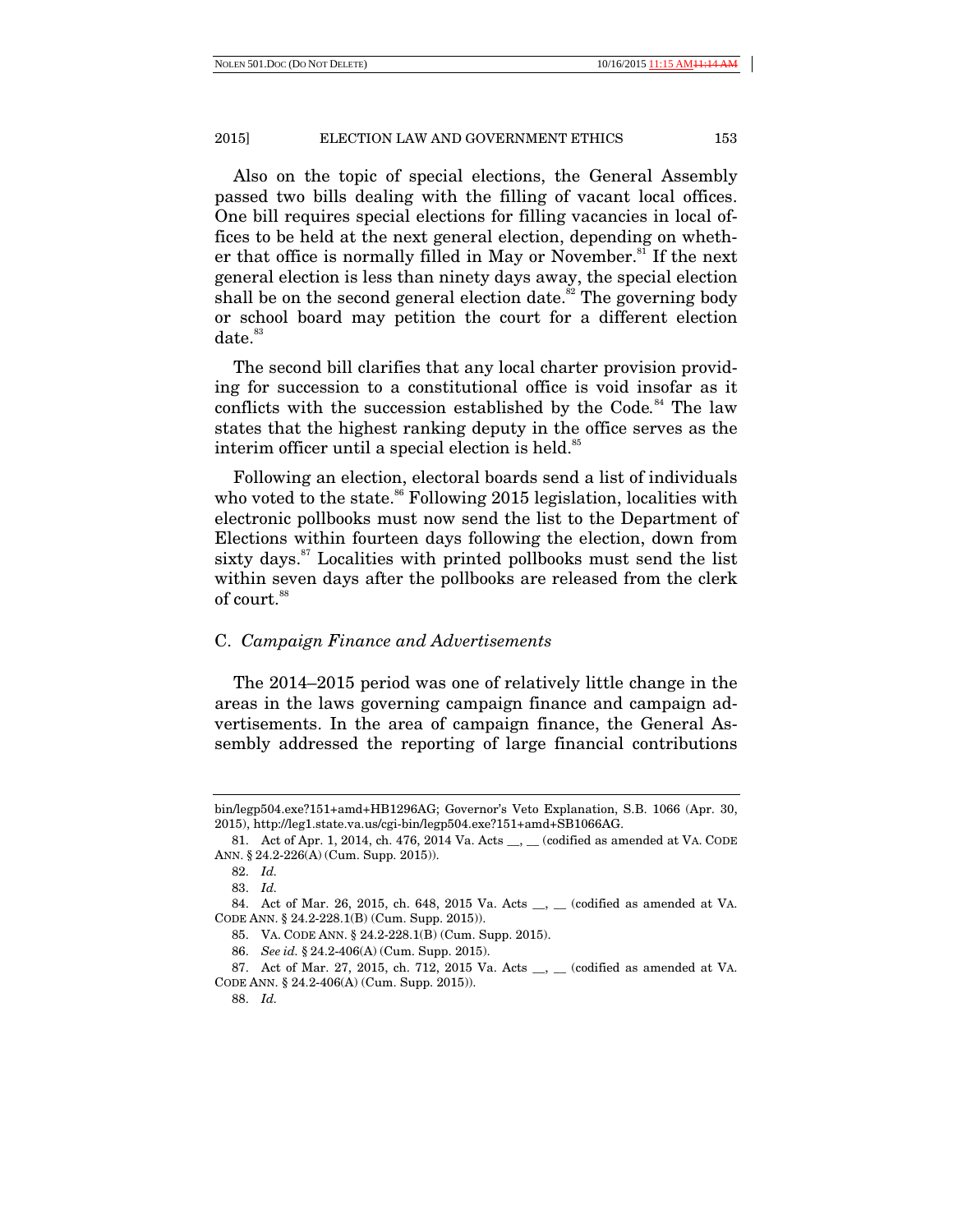just before an election.<sup>89</sup> In the final days before an election, candidates must report large contributions their campaigns receive no later than the day after receiving the contribution.<sup>90</sup> The law in place prior to this legislation did not align this reporting schedule with the regular periodic campaign finance disclosures, such that a candidate would have to make an immediate disclosure of a large contribution and include it on a simultaneous periodic filing.<sup>91</sup> The new legislation provides that the periodic filing covers the period through the twelfth day before the election and the next-day filings of large contributions begin the next day.<sup>92</sup>

In the arena of political advertisements, the General Assembly included campaign yard signs in the definition of "print media" for the purposes of political campaign advertisement regulation.<sup>33</sup> This will mean that yard signs will require disclosures identifying the person or committee that paid for the sign. $94$  The legislation includes an exception for signs paid for or distributed prior to July 1, 2015.<sup>95</sup>

# D. *Redistricting*

In the past, the legislature has passed bills to adjust legislative district lines between redistricting cycles.<sup>96</sup> In 2014, one such bill making adjustments to several Senate districts reached Governor McAuliffe's desk.<sup>97</sup> Governor McAuliffe vetoed the bill, saying that the legislation raised "significant legal and policy concerns."<sup>98</sup>

 <sup>89.</sup> Act of Mar. 26, 2015, ch. 646, 2015 Va. Acts \_\_, \_\_ (codified as amended at VA. CODE ANN. § 24.2-947.9(B) (Cum. Supp. 2015)).

 <sup>90.</sup> VA. CODE ANN. § 24.2-947.9(B) (Cum. Supp. 2015).

 <sup>91.</sup> VA. CODE ANN. §§ 24.2-947.6 to -947.9 (Repl. Vol. 2011).

 <sup>92.</sup> Act of Mar. 26, 2015, ch. 646, 2015 Va. Acts \_\_, \_\_ (codified as amended at VA. CODE ANN. §§ 24.2-947.6 to 24.2-947.9 (Cum. Supp. 2015)).

 <sup>93.</sup> *See* Act of Mar. 23, 2015, ch. 573, 2015 Va. Acts \_\_, \_\_ (codified as amended at VA. CODE ANN. § 24.2-955.1 (Cum. Supp. 2015)).

 <sup>94.</sup> VA. CODE ANN. §§ 24.2-956, -956.1 (Cum. Supp. 2015).

 <sup>95.</sup> *Id*.

 <sup>96.</sup> *See, e.g.*, Act of Mar. 5, 2008, ch. 395, 2008 Va. Acts 581 (codified as amended at VA. CODE ANN. §§ 24.2-302.1(D), -303.3(D), -304.03(D) (Repl. Vol. 2011 & Cum. Supp. 2015)) (altering Congressional, Senate, and House of Delegates districts in York County and the City of Newport News based on 2007 changes to the boundary lines); Act of Mar. 22, 2003, ch. 824, 2003 Va. Acts 1136 (codified as amended at VA. CODE ANN. §§ 24.2- 303.2) (altering a number of Senate districts).

 <sup>97.</sup> S.B. 310, Va. Gen. Assembly (Reg. Sess. 2014).

 <sup>98.</sup> Governor's Veto Explanation, S.B. 310 (Apr. 7, 2014), http://leg1.state.va.us/cgi-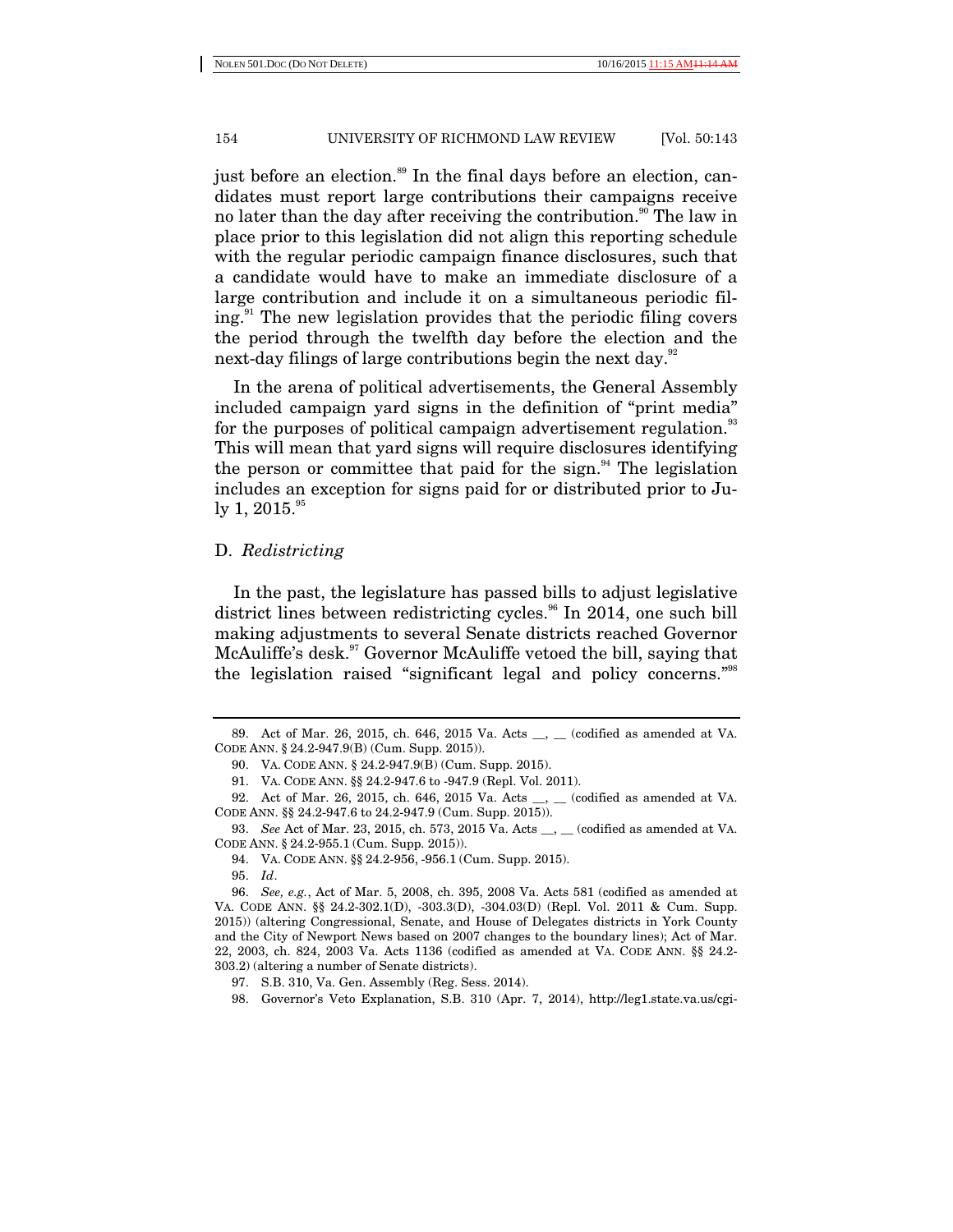First, he said that the legislation potentially conflicts with Article II, Section 6 of the Virginia Constitution, which requires decennial redistricting.<sup>99</sup> He also stated that the legislation creates "a terrible precedent" and "undermine[s] the trust of our citizens in their government."100 The Senate sustained the Governor's veto, preventing enactment of the legislation.<sup>101</sup>

In 2015, the same events repeated themselves. This time, six bills making adjustments to House and Senate districts reached the Governor's desk.<sup>102</sup> The Governor vetoed all six bills, providing the same concerns in his explanation as in the prior year.<sup>103</sup> While the House voted to override the veto, the Senate "passed by" the vote, effectively sustaining the Governor's veto and preventing the proposed changes from becoming law.<sup>104</sup>

# II. VIRGINIA GOVERNMENT ETHICS REFORM

In the wake of the charges brought against, and subsequent trial of, former Governor Robert F. McDonnell, the General Assembly made two attempts at "ethics reform" legislation. In 2014, through an executive order, the Governor instituted ethics rules for certain executive branch employees.<sup>105</sup> The 2014 and 2015 ethics legislation focused on the three primary ethics laws in Virgin-

bin/legp504.exe?141+amd+SB310AG.

 <sup>99.</sup> *Id.*

<sup>100.</sup> *Id.* ("Allowing the legislature to make substantive changes to electoral districts more frequently than once a decade injects further partisanship into a process that I regard as already too partisan.").

 <sup>101.</sup> History of S.B. 310, http://leg1.state.va.us/cgi-bin/legp504.exe?ses=141&typ=bil& val=sb310 (last visited Oct 1, 2015).

 <sup>102.</sup> H.B. 1332, Va. Gen. Assembly (Reg. Sess. 2015); H.B. 1417, Va. Gen. Assembly (Reg. Sess. 2015); H.B. 1699, Va. Gen. Assembly (Reg. Sess. 2015); S.B. 986, Va. Gen. Assembly (Reg. Sess. 2015); S.B. 1084, Va. Gen. Assembly (Reg. Sess. 2015); S.B. 1237, Va. Gen. Assembly (Reg. Sess. 2015).

 <sup>103.</sup> Governor's Veto Explanation, H.B. 1332 (Mar. 26, 2015), http://leg1.state.va.us/cgi -bin/legp504.exe?151+amd+HB1322AG; Governor's Veto Explanation, H.B. 1417 (Mar. 26, 2015), http://leg1.state.va.us/cgi-bin/legp504.exe?151+amd+HB1417AG; Governor's Veto Explanation, H.B. 1699 (Mar. 26, 2015), http://leg1.state.va.us/cgi-bin/legp504.exe?151+ amd+HB1699AG; Governor's Veto Explanation, S.B. 986 (Mar. 26, 2015), http://leg1. state.va.us/cgi-bin/legp504.exe?151+amd+SB986AG; Governor's Veto Explanation, S.B. 1084 (Mar. 26, 2015), http://leg1.state.va.us/cgi-bin/legp504.exe?151+amd+SB1084AG; Governor's Veto Explanation, S.B. 1237 (Mar. 26, 2015), http://leg1.state.va.us/cgi-bin/legp 504.exe?151+amd+SB1237AG.

 <sup>104.</sup> Minute Book, Va. Senate (Apr. 15, 2015), http://lis.virginia.gov/cgi-bin/legp604. exe?151+min+SM0415.

 <sup>105.</sup> Exec. Order No. 33 (2014) (Nov. 14, 2014).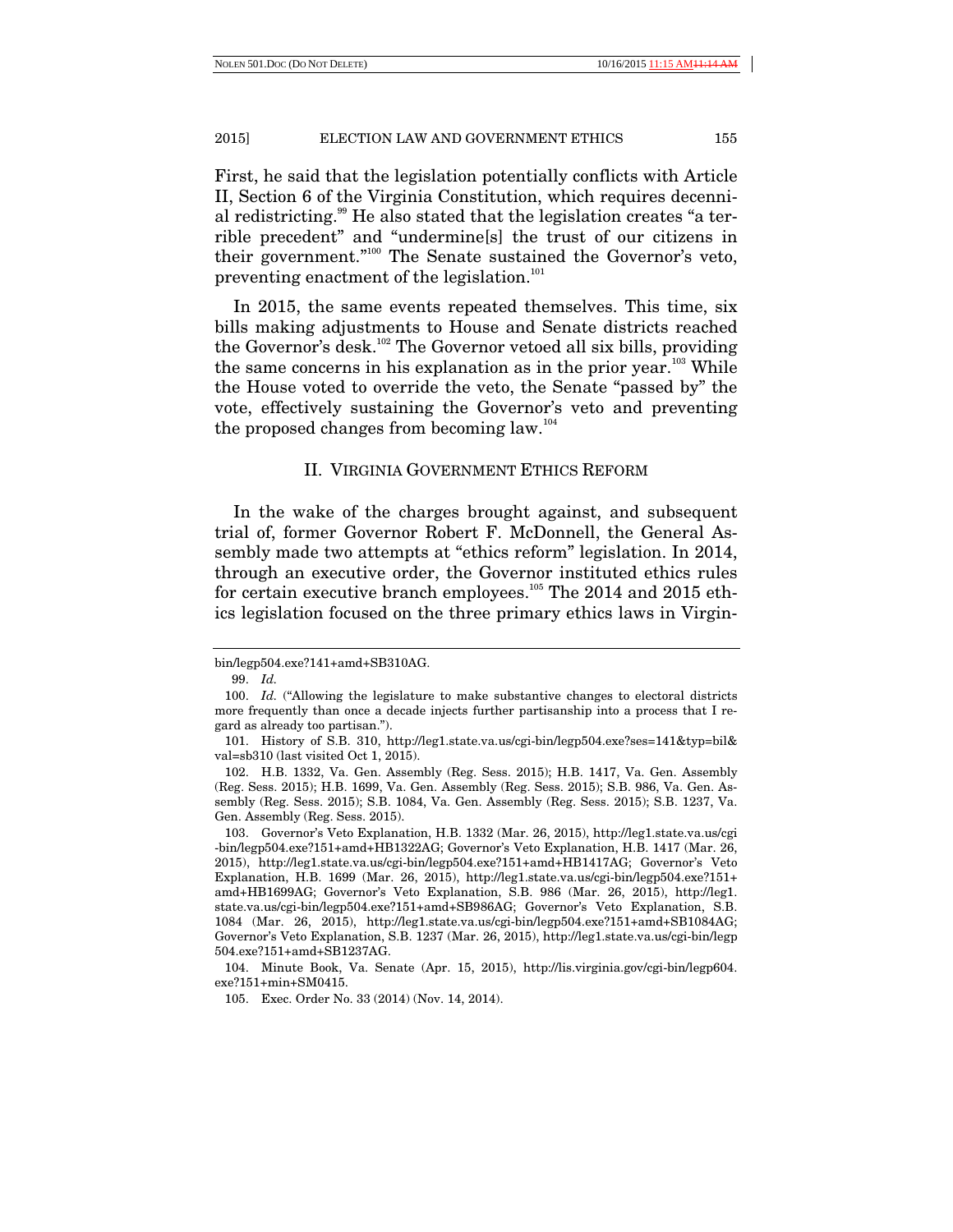ia: the State and Local Conflicts of Interest Act (the "SLCOIA"), the General Assembly Conflicts of Interest Act (the "GACOIA"), and the statutes governing the registration and disclosure of expenditures by lobbyists (the "Lobbying Act").<sup>106</sup>

## A. *Ethics Reform—Part I*

Because the 2015 General Assembly changed several aspects of the ethics legislation that was enacted in 2014, this section will focus only on the reforms enacted in 2014 that were not significantly revised by the 2015 legislation.

In 2014, the General Assembly enacted legislation that established the Virginia Conflict of Interest and Ethics Advisory Council, which would be comprised of legislators, representatives from two local government advocacy groups, appointees of the Governor, and a designee of the Attorney General.<sup>107</sup> The Council was given the responsibility to accept and make publicly available lobbyist disclosure statements and statements of economic interests filed by certain public officials, and to render opinions and advice as to the new rules concerning ethics.<sup>108</sup>

In 2014, the General Assembly clarified that the provisions of the SLCOIA and GACOIA "do not preclude prosecution for any violation of any criminal law of the Commonwealth, including [certain bribery statutes], and do not constitute a defense to any prosecution for such a violation."109 This provision makes clear that compliance with the disclosure requirements and other sections of the applicable conflicts of interest statute does not prevent prosecution under Virginia's criminal law.

The 2014 ethics legislation also required more frequent filing of certain disclosure reports. A lobbyist's disclosure statement, detailing the amount of money spent on lobbying and entertaining

 <sup>106.</sup> VA. CODE ANN. §§ 2.2-418 to -435 (Repl. Vol. 2014 & Cum. Supp. 2015); VA. CODE ANN. §§ 2.2-3100 to -3131 (Repl. Vol. 2014 & Cum. Supp. 2015); VA. CODE ANN. §§ 30-100 to -129 (Repl. Vol. 2011 & Cum. Supp. 2015).

 <sup>107.</sup> Act of Apr. 23, 2014, chs. 792 & 804, 2014 Va. Acts \_\_, \_\_ (codified at VA. CODE ANN. § 30-348 (Cum. Supp. 2014)) (codified as renumbered at VA. CODE ANN. § 30-355 (Cum. Supp. 2015)).

 <sup>108.</sup> VA. CODE ANN. § 30-356 (Cum. Supp. 2015).

 <sup>109.</sup> VA. CODE ANN. §§ 2.2-3100 (Repl. Vol. 2014 & Supp. 2015), 30-100 (Cum. Supp. 2015) (pertaining to the GACOIA).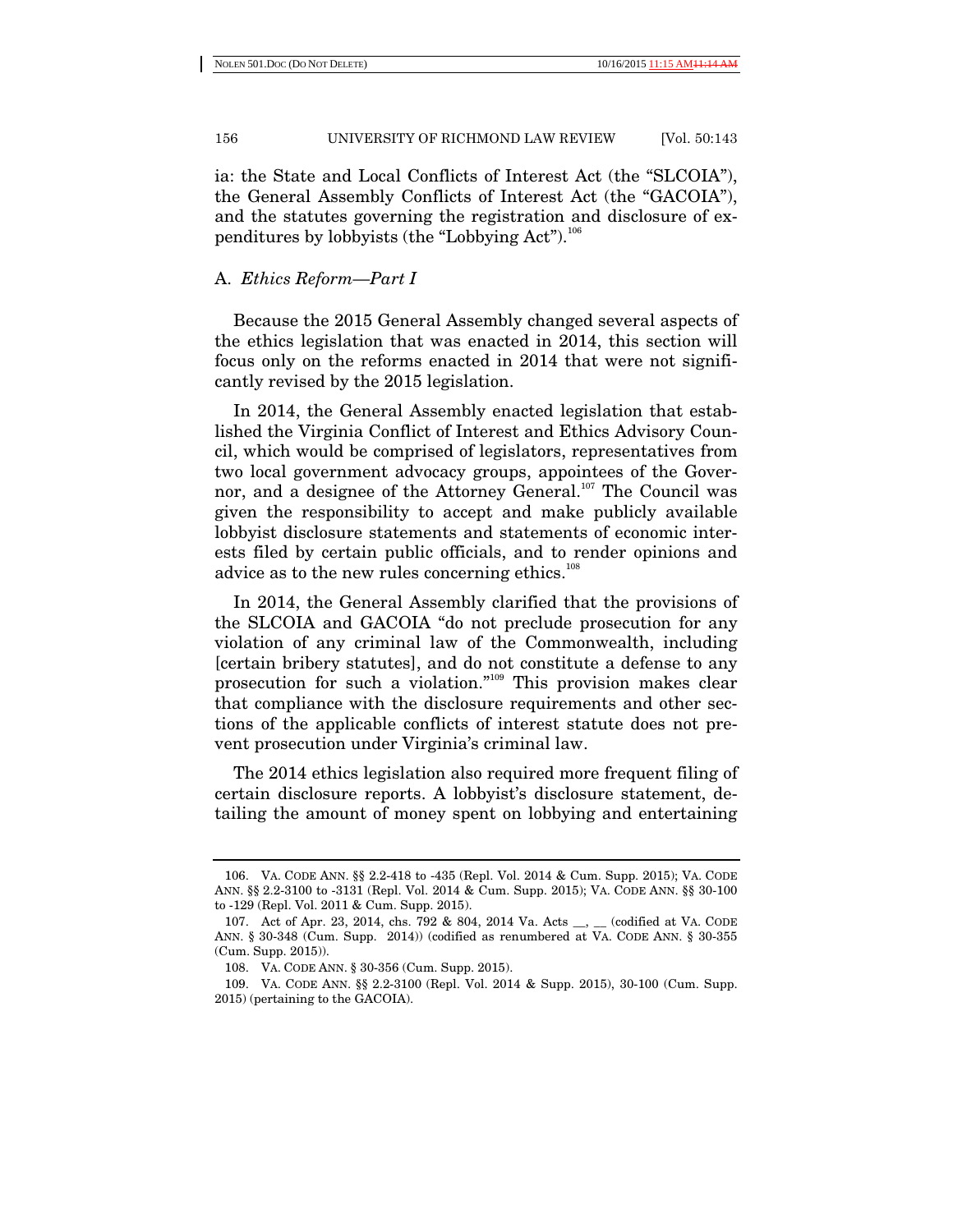certain state officials, moved from an annual filing on July 1 of each calendar year to a semi-annual filing on June 15 and December 15 of each calendar year.<sup>110</sup> Additionally, following 2014, certain state and local officers and employees, along with members of the General Assembly, are required to file their statement of economic interest disclosure form semi-annually on June 15 and December 15 of each year, as opposed to the previous practice of filing annually in January. $111$ 

In an effort to address a situation highlighted by certain allegations against former Governor McDonnell and a separate situation involving the then-Attorney General accepting a gift from an individual who was a significant shareholder in a company that was involved in a pending tax dispute with the Commonwealth of Virginia,<sup>112</sup> the 2014 ethics legislation prohibited the Governor, Attorney General, and their respective employees from soliciting, accepting, or receiving "any gift from any person that he knows or has reason to know is a person, organization, or business that is a party to" a civil action in which the Commonwealth is also a par $tv.$ <sup>113</sup>

Prior to the 2014 amendments, Virginia law did not require an elected official to disclose certain gifts received by family members.<sup>114</sup> Former Governor McDonnell was criticized for not disclosing on his statement of economic interest disclosure form gifts received by certain members of his family.<sup>115</sup> As part of the  $2014$ 

 <sup>110.</sup> *Id*. § 2.2-426 (Repl. Vol. 2014 & Supp. 2015).

 <sup>111.</sup> VA. CODE ANN. §§ 2.2-3114A, -3115(A) (Repl. Vol. 2014 & Supp. 2015), 20-110(A) (Cum. Supp. 2015).

 <sup>112.</sup> Rosalind S. Helderman, *Cuccinelli Sold Star Stock When He Didn't Know About McDonnell Probe*, WASH. POST (July 3, 2013), http://www.washingtonpost.com/local/va-pol itics/cuccinelli-sold-star-stock-when-he-didnt-know-about-mcdonnell-probe/2013/07/03/895 e15e0-e003-11e2-b2d4-ea6d8f477a01\_story.html; Michael Laris, *Va. Moves to Tighten Ethics Rules, but Not Too Much*, WASH. POST (Mar. 1, 2014), https://www.washingtonpost.com /local/virginia-politics/va-moves-to-tighten-ethics-rules-but-not-too-much/2014/03/01/93391 db6-9fbc-11e3-b8d8-94577ff66b28\_story.html.

 <sup>113.</sup> Act of Apr. 23, 2014, chs. 792 & 804, 2014 Va. Acts \_\_, \_\_ (codified at VA. CODE ANN. § 2.2-3103.1 (Supp. 2015)).

 <sup>114.</sup> Rosalind S. Helderman, *McDonnell Final Financial Disclosure Cites Nearly \$28,000 In Personal Gifts In 2013*, WASH. POST (Jan. 15, 2014), http://www.washingtonpo st.com/local/virginia-politics/mcdonnell-final-financial-disclosure-cites-nearly-28000-in-per sonal-gifts-in-2013/2014/01/15/f0570504-7e32-11e3-9556-4a4bf7bcbd84\_story.html.

 <sup>115.</sup> Editorial Bd., *Virginia Governor Bob McDonnell Needs to Come Clean On Gifts*, WASH. POST (July 20, 2013), https://www.washingtonpost.com/opinions/virginia-governorbob-mcdonnell-needs-to-come-clean-on-gifts/2013/07/20/6e7acb96-ef22-11e2-9008-61e94a7 ea20d\_story.html.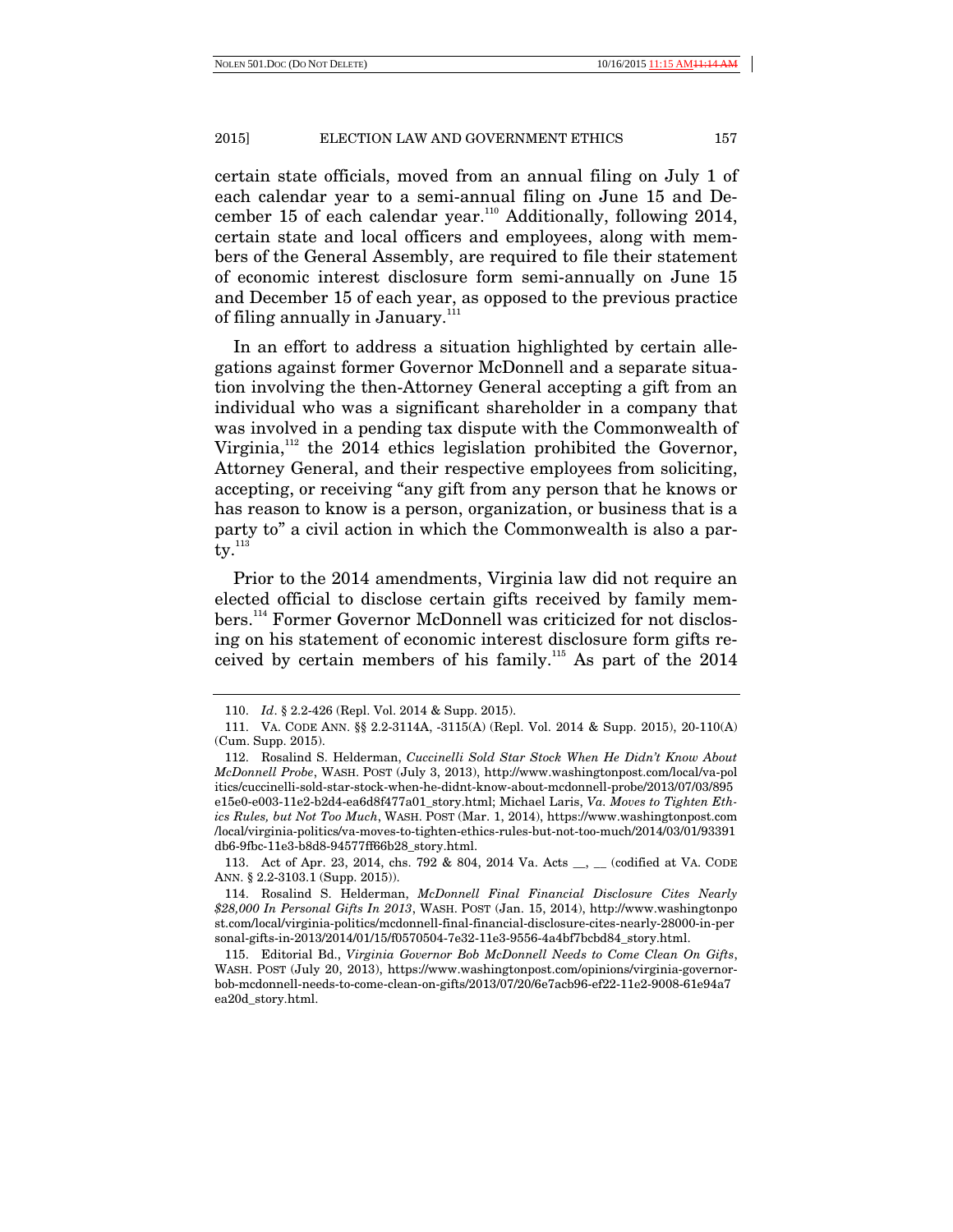ethics legislation, the General Assembly enacted provisions that require a public official or employee to provide on his or her statement of economic interests a listing of reportable gifts received by his immediate family members.<sup>116</sup> Similarly, the 2014 ethics reforms also require lobbyists to disclose any reportable gifts given to a member of a legislative or executive official's immediate family on his lobbyist disclosure statement. $117$ 

## B. *Ethics Reform—Part II*

In 2015, on the heels of a verdict finding former Governor McDonnell guilty of federal corruption charges, the General Assembly made a second attempt at significant ethics reform. The 2015 ethics legislation undid some of what was adopted in 2014 and revised other parts of the previous year's ethics legislation. With three exceptions pertaining to revisions to the Virginia Conflict of Interest and Ethics Advisory Council, the provisions adopted during the 2015 session are not effective until January 1,  $2016.$ <sup>118</sup>

# 1. Treatment of Gifts Generally

In 2014, the General Assembly imposed a limit on gifts to certain state and local public officials. Specifically, the General Assembly imposed a \$250 annual cap on "tangible" gifts.<sup>119</sup> The 2015 amendments to the SLCOIA and GACOIA remove the distinction, adopted in 2014, between tangible and intangible gifts. $120$  In place of the prior distinction, the General Assembly adopted, effective January 1, 2016, a broad restriction that prohibits certain enumerated individuals from soliciting, accepting, or receiving a single gift with a value exceeding \$100 from certain persons, as de-

 <sup>116.</sup> Act of Apr. 23, 2014, chs. 792 & 804, 2014 Va. Acts \_\_, \_\_ (codified as amended at VA. CODE ANN. §§ 2.2-3117 (Repl. Vol. 2014 & Supp. 2015), 30-111 (Cum. Supp. 2015)).

<sup>117.</sup> Act of Apr. 23, 2014, chs. 792 & 804, 2014 Va. Acts \_\_, \_\_ (codified as amended at VA. CODE ANN. § 2.2-426 (Supp. 2015)).

 <sup>118.</sup> Act of Apr. 30, 2015, chs. 763 & 777, 2015 Va. Acts \_\_, \_\_ ("That the provisions of this act shall become effective on January 1, 2016, except that the provisions of this act amending §§ 30-355, 30-356, and 30-357 shall become effective on July 1, 2015.").

<sup>119.</sup> Act of Apr. 23, 2014, chs. 792 & 804 , 2014 Va. Acts \_\_, \_\_ (codified at VA. CODE ANN. §§ 2.2-3103.1 (Supp. 2015), 30-103.1 (Cum. Supp. 2015)).

 <sup>120.</sup> Act of Apr. 30, 2015, chs. 763 & 777, 2015 Va. Acts \_\_, \_\_ (codified as amended at VA. CODE ANN. §§ 2.2-3103.1 (Supp. 2015), 30-103.1 (Cum. Supp. 2015)).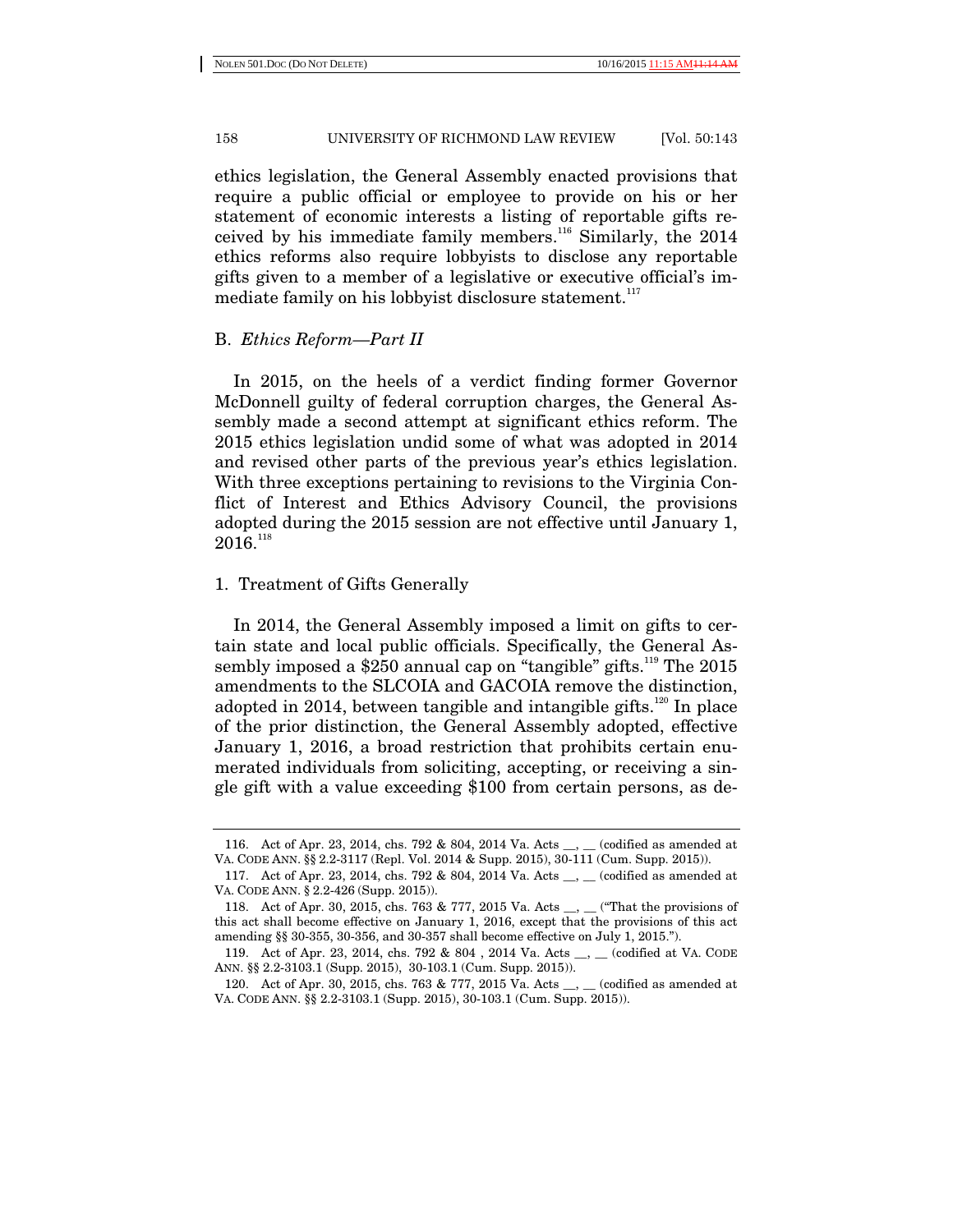tailed below. The gift cap also applies to the immediate family members of covered individuals. The gift cap includes any combination of gifts that in the aggregate exceed \$100 in a calendar year from the same source.<sup>121</sup>

# 2. Who Is Subject to the Gift Cap?

In addition to applying to members of the General Assembly, the gift cap applies to those state and local public officers and employees that are required to file the statement of economic interests disclosure statement found in Virginia Code section 2.2- 3117. The gift cap also applies to the "immediate family members" of those individuals and to candidates for offices required to file the disclosure statement contained in section 2.2-3117. Section 2.2-3117 contains the codified disclosure form, which details the economic interests of the filer.

Specifically, the following individuals are subject to the \$100 gift cap by virtue of being required to file the statement of economic interests disclosure statement contained in section 2.2- 3117, or section 30-111 in the case of members of the General Assembly:

# *General Assembly*

- Members and members-elect of the General Assembly;
- Officers or employees of the legislative branch as designated by the Joint Rules Committee of the General Assembly.<sup>122</sup>

## *State Officers & Employees*

- The Governor;
- Lieutenant Governor;
- Attorney General;
- Members of Virginia's judiciary;
- Members of the State Corporation Commission;
- Members of the Virginia Workers' Compensation Commission;

 <sup>121.</sup> VA. CODE ANN. §§ 2.2-3103.1(B)–(C) (Supp. 2015), 30-103.1(B) (Cum. Supp. 2015).

 <sup>122.</sup> *Id*. §§ 2.2-3114(A) (Supp. 2015), 30-110 (Cum. Supp. 2015).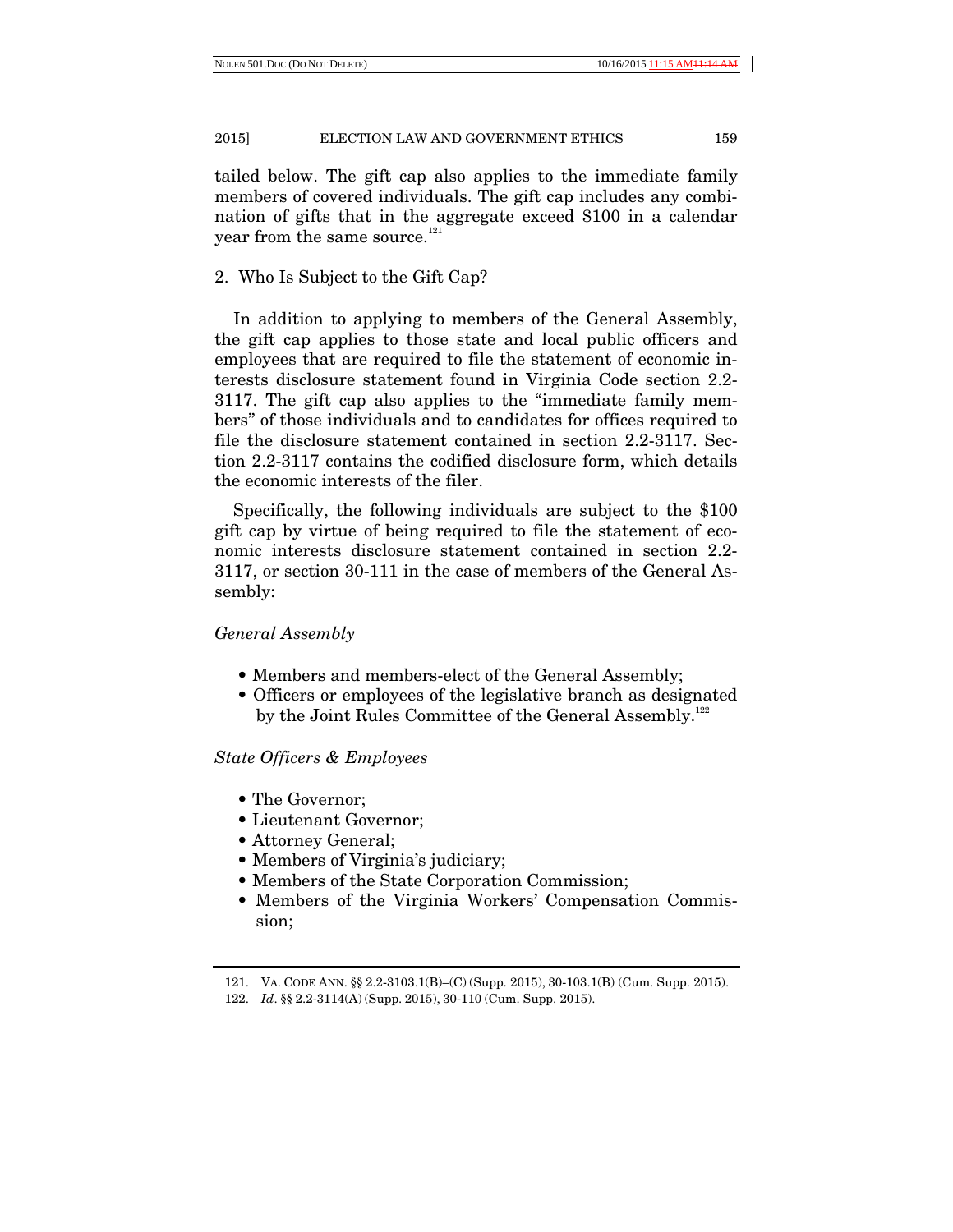- Members of the Commonwealth Transportation Board;
- Members of the Board of Trustees of the Virginia Retirement System;
- Members of the Virginia Alcoholic Beverage Control Board;
- Members of the Virginia Lottery Board;
- "[O]ther persons occupying such offices or positions of trust or employment in state government, including members of the governing bodies of authorities, as may be designated by the Governor . . . .  $.^{"123}$

# *Local Officers & Employees*

- "[M]embers of every governing body and school board of each county and city and of towns with populations in excess of 3,500;"
- "[M]embers of the governing body of any authority established in any county or city, or part or combination thereof, and having the power to issue bonds or expend funds in excess of \$10,000 in any fiscal year," and who are required by the local governing body to file the statement of economic interests contained in section 2.2-3117;
- "Persons occupying such positions of trust appointed by governing bodies and persons occupying such positions of employment with governing bodies as may be designated to file [a statement of economic interest contained in section 2.2- 3117] by ordinance;"
- "Persons occupying such positions of trust appointed by school boards and persons occupying such positions of employment with school boards as may be designated to file [a statement of economic interest contained in section 2.2- 3117] by an adopted policy of the school board." $124$

*Local County and City Constitutional Officers* 

- Treasurer;
- Sheriff;

 <sup>123.</sup> *See id*. § 2.2-3114(A) (Supp. 2015). The 2015 ethics legislation specifically exempted "chairs of departments at a public institution of higher education in the Commonwealth" from being "required to file the disclosure form prescribed by § 2.2-3117 or 2.2- 3118." *See id*. § 2.2-3114(H) (Supp. 2015).

 <sup>124.</sup> *See id.* § 2.2-3115(A) (Supp. 2015).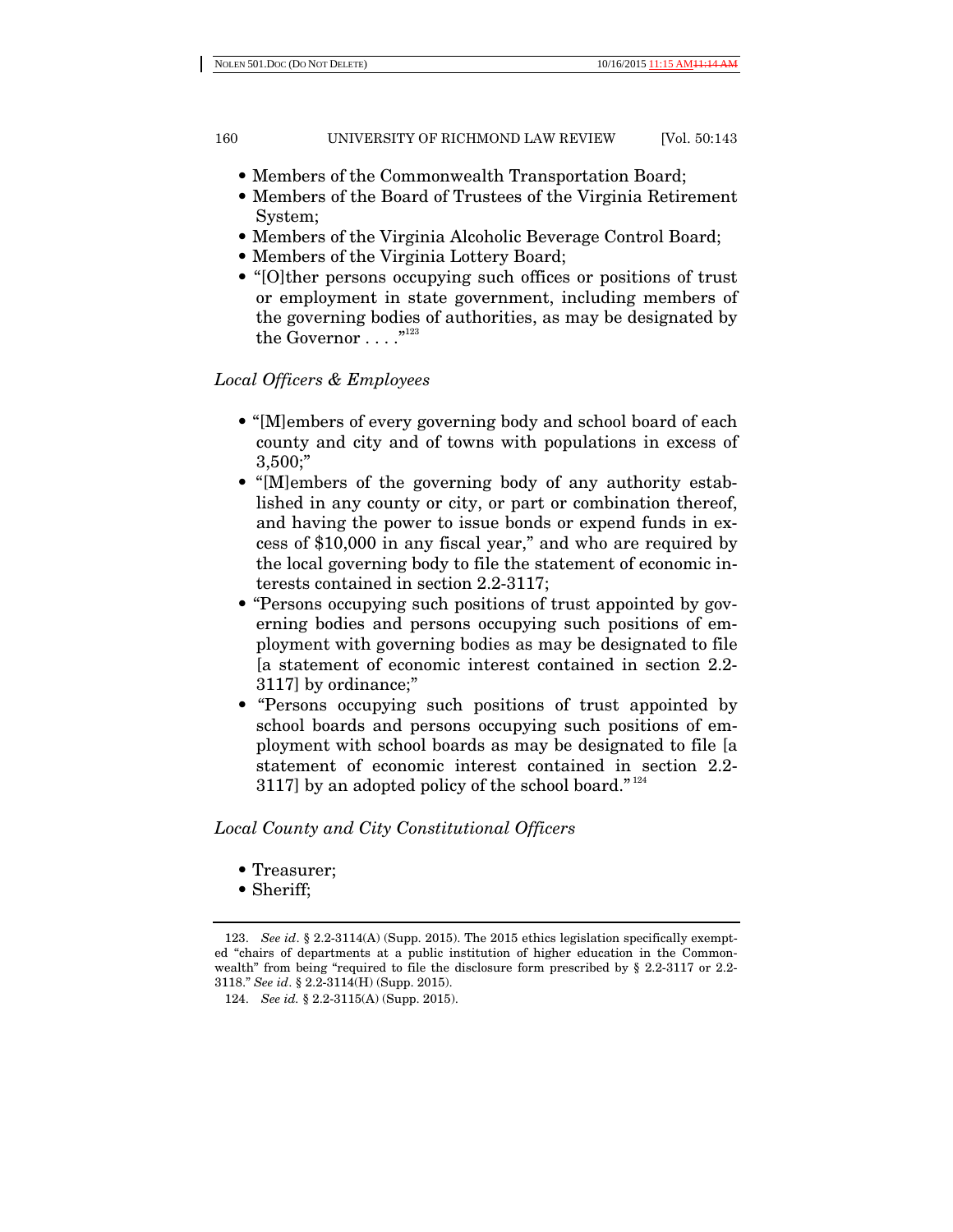- Attorney for the Commonwealth;
- Clerk of the circuit court;
- Commissioner of the Revenue.<sup>125</sup>

## *Candidates*

The 2015 ethics legislation clarified that the gift prohibitions of the SLCOIA and GACOIA apply to "a person who seeks or campaigns for an office of the Commonwealth or one of its governmental units" or the General Assembly, "in a general, primary, or special election and who is qualified to have his name placed on the ballot for the office."126 Once the candidate for public office files his statement of qualification as required by Virginia election law, he becomes subject to the gift cap provisions of the SLCOIA and GACOIA applicable according to the office for which he stands for election.<sup>127</sup>

# *Immediate Family Members*

Immediate family members of the public officers and employees, candidates, and members of the General Assembly are also covered by the gift cap.<sup>128</sup> For the purposes of the gift cap, ""immediate family' means (i) a spouse and (ii) any other person who resides in the same household as the officer or employee and who is a dependent of the officer or employee."<sup>129</sup>

# 3. The Gift Cap Prohibition—Source of Gift

A covered state or local officer or employee, candidate for a state or local office, or immediate family member thereof, as detailed previously, is prohibited from soliciting, accepting, or re-

 <sup>125.</sup> *See id*. § 2.2-3116 (Supp. 2015).

<sup>126.</sup> *Id.* § 2.2-3101 (Supp. 2015) (defining "candidate" for the purposes of the SLCOIA); *id.* § 30-101 (Cum. Supp. 2015) (defining "candidate" for the purposes of the GACOIA).

 <sup>127.</sup> *See id.* § 2.2-3103.1(B) (Supp. 2015). The 2014 ethics legislation extended the then applicable \$250 cap on "intangible gifts" in the SLOCIA and the GACOIA to "candidates," but did not provide a definition so as to easily discern which candidates were subject to the provisions of the respective acts. *See id.* § 2.2-3103.1(B) (Repl. Vol. 2014). *Compare id*. §§ 2.2-3101 (Supp. 2015), 30-101 (Cum. Supp. 2015), *with id.* §§ 2.2-3101 (Repl. Vol. 2014), 30-101 (Repl. Vol. 2011).

 <sup>128.</sup> *Id*. §§ 2.2-3103.1(B)–(C) (Supp. 2015), 30-103.1(B) (Cum. Supp. 2015).

 <sup>129.</sup> *Id.* §§ 2.2-3103.1(B) (Supp. 2015), 30-101 (Cum. Supp. 2015).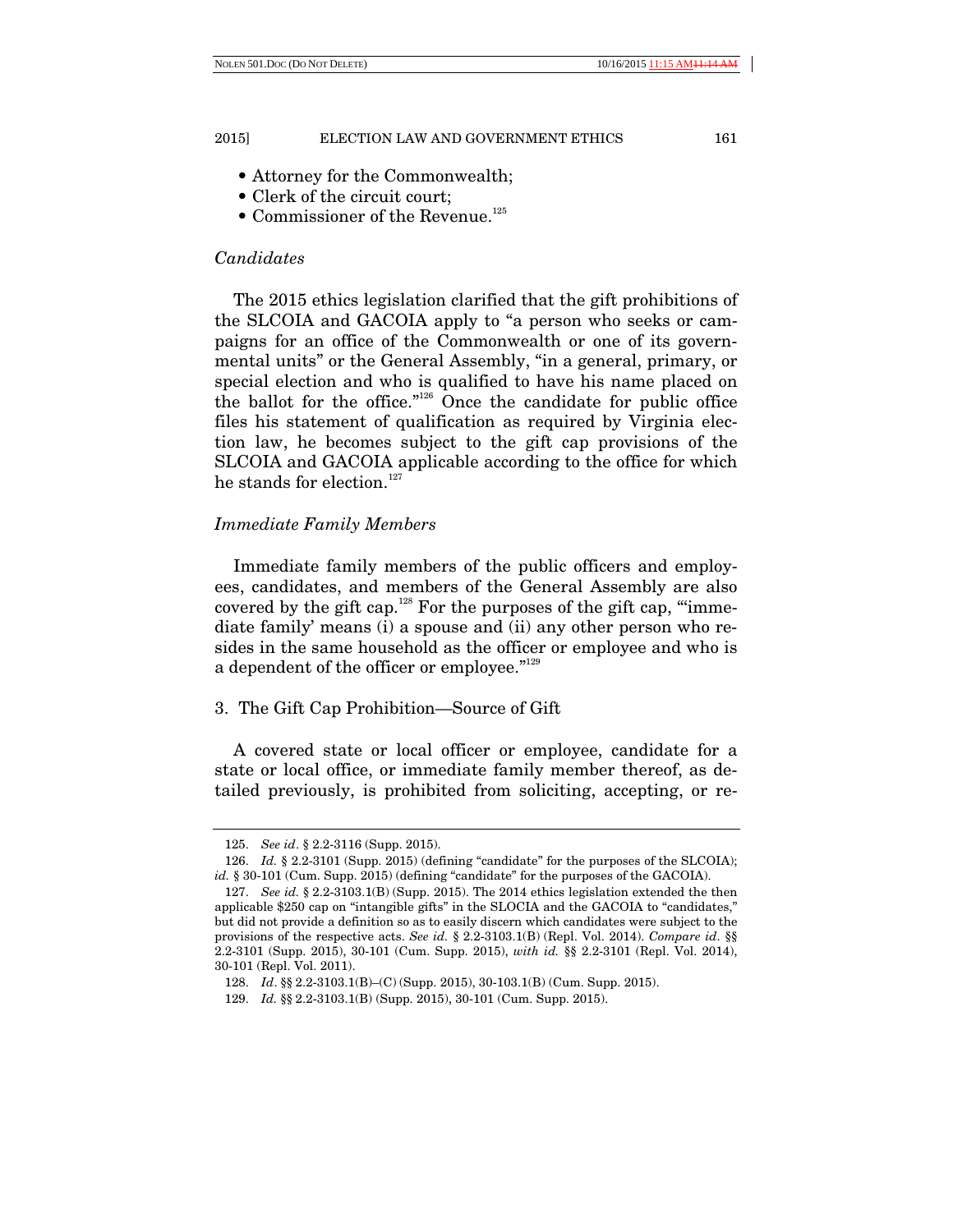ceiving gifts that exceed the \$100 cap in a calendar year from individuals that such person "knows or has reason to know" is: (i) a registered state lobbyist; (ii) the principal that retains or employs state lobbyists; or (iii) a person or entity "who is or is seeking to become a party to a contract with [a unit of state or local government].<sup>"130</sup> In other words, the gift cap is applicable when the gift is coming from one of the three categories of persons or entities listed. For General Assembly members, the source of the gift that triggers the cap is the same, except that a person or entity seeking to do business with the state or has a contract with the state is not included.<sup>131</sup> Presumably, this omission is because the General Assembly itself does not enter into or approve contracts, hence the distinction between the restrictions on its members and those on state and local officers and employees.

4. What Is a Gift?

A "gift" for the purposes of the SLCOIA and GACOIA is "any gratuity, favor, discount, entertainment, hospitality, loan, forbearance, or other item having monetary value. It includes services as well as gifts of transportation, local travel, lodgings and meals, whether provided in-kind, by purchase of a ticket, payment in advance or reimbursement after the expense has been incurred."132 The 2015 ethics legislation amends the Lobbying Act definition of "gift" to be consistent with the SLCOIA and the GACOIA.<sup>133</sup>

# 5. What Is Not a Gift?

Current law excludes certain items from the definitions of a "gift" for the purposes of the SLCOIA and the GACOIA. Such exclusions include things like unused tickets or coupons, honorary degrees, educational scholarships available to the general public, properly reported campaign contributions, gifts received in the course of the person's private professional life or in the course of a

 <sup>130.</sup> *Id*. § 2.2-3103.1(B) (Supp. 2015).

 <sup>131.</sup> *Id*. § 30-103.1(B) (Cum. Supp. 2015).

 <sup>132.</sup> *Id.* § 2.2-3101 (Supp. 2015) (defining "gift" under the SLCOIA); *id*. § 30-101 (Repl. Vol. 2015) (defining "gift" under the GACOIA).

 <sup>133.</sup> *Compare id.* § 2.2-419 (Supp. 2015), *with supra* note 132.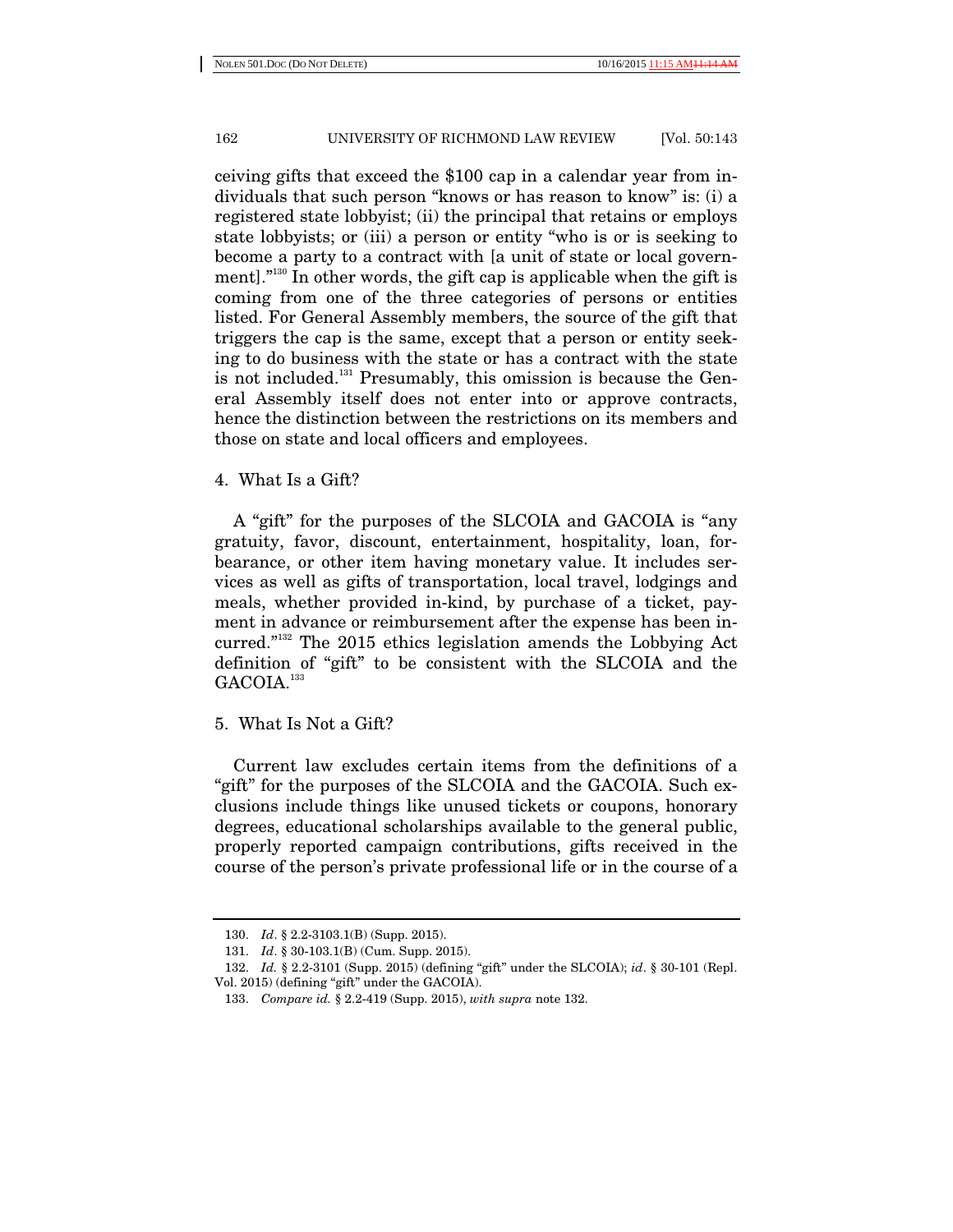member of his family's professional or occupational career, and in some instances gifts from "personal friends."<sup>134</sup>

The 2015 ethics amendments to the SLCOIA and GACOIA further defined what is not considered a gift for the purposes of those acts. Effective January 1, 2016, the following are not considered gifts for the purposes of the SLCOIA and GACOIA: food and beverages consumed at events related to the person's public position; unsolicited awards and mementos of appreciation related to the person's public service; inheritances; travel reported on a campaign finance report; travel paid for by a government source; and certain travel related to the person's public position.<sup>135</sup> These exclusions from the definition of gift are also reflected in amendments to the Lobbying Act.<sup>136</sup>

# 6. Exceptions to the \$100 Gift Cap

The 2015 ethics amendments provide certain exceptions to the \$100 gift cap. Just as the \$100 gift cap applies to those persons required to file an economic interests disclosure statement pursuant to section 2.2-3117 or section 30-111, and to members of such a person's immediate family, the following exceptions to the gift cap apply to those individuals as well for the purposes of the SLCOIA and the GACOIA.

## a. De Minimis Gifts

Gifts with a value less than \$20 are not subject to the aggregation calculation for the purposes of the  $$100$  cap.<sup>137</sup>

## b. Widely Attended Events

"[G]ift[s] of food and beverages, entertainment, or the cost of admission with a value in excess of \$100" are allowed, as long as such entertainment and hospitality are provided at a "widelyattended event."138 Attendance at such events will still require the

 <sup>134.</sup> *Id*. §§ 2.2-3101 (Supp. 2015), 30-101 (Cum. Supp. 2015).

 <sup>135.</sup> *Id*.

 <sup>136.</sup> *Id*. § 2.2-419 (Supp. 2015).

 <sup>137.</sup> *Id.* §§ 2.2-3103.1(B)–(C) (Supp. 2015), 30-103.1(B) (Cum. Supp. 2015).

 <sup>138.</sup> *Id*. § 2.2-3103.1(D) (Supp. 2015). "'*Widely attended event*' means an event at which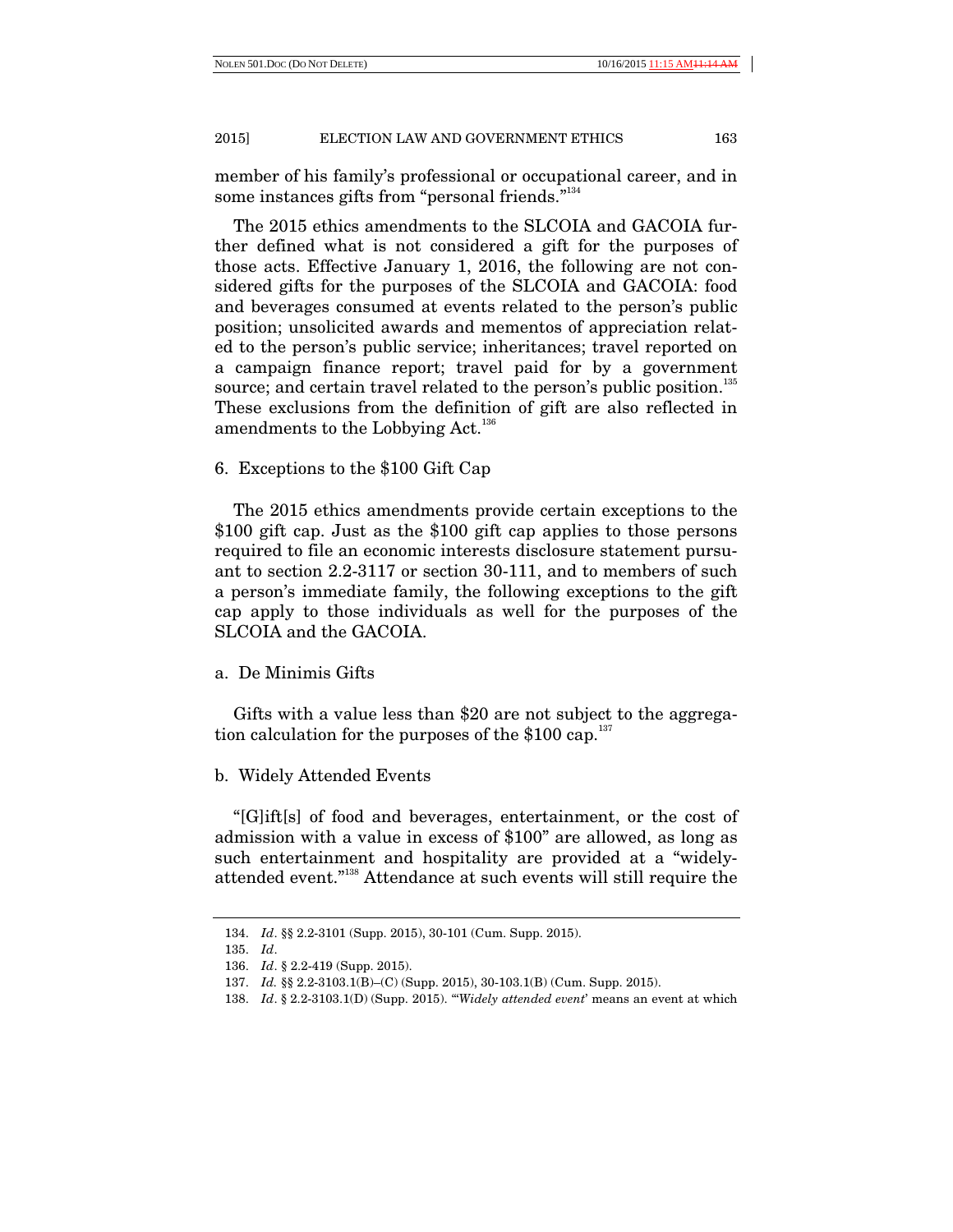NOLEN 501.DOC (DO NOT DELETE) 10/16/2015 11:15

164 UNIVERSITY OF RICHMOND LAW REVIEW [Vol. 50:143

recipient of the gift of entertainment and hospitality to report the gift on his disclosure statement.<sup>139</sup>

# c. Gifts from Foreign Dignitaries

Recognizing that state and local public officials and employees interact with foreign dignitaries and that it is often customary to exchange gifts in such circumstances, the General Assembly provided a process by which the public official or employee may accept such gifts. Specifically, when there is a gift from a foreign dignitary that exceeds \$100 or "greater or equal value has not been provided or exchanged," the gift is accepted on behalf of the official's governmental body "in accordance with guidelines established by the Library of Virginia."<sup>140</sup> The public official or employee is required to disclose the gift "as having been accepted on behalf" of the official's governmental body, "but the value of such gift shall not be required to be disclosed."141

# d. Personal Friendship

A public official or employee may accept gifts with a value greater than \$100 if the gift is based on personal friendship. In order to prevent abuse of this provision, the General Assembly set forth certain guidance to determine whether the donor of the gift can truly be considered a "personal friend."<sup>142</sup> The guidance includes such things as evaluating the nature and longevity of the

at least 25 persons have been invited to attend or there is a reasonable expectation that at least 25 persons will attend the event and the event is open to individuals (i) who share a common interest, (ii) who are members of a public, civil, charitable, or professional organization, (iii) who are from a particular industry or profession, or (iv) who represent persons interested in a particular issue." *Id*. §§ 2.2-3103.1(A) (Supp. 2015), 30-103.1(A) (Cum. Supp. 2015).

 <sup>139.</sup> *Id*. § 2.2-3103.1(D) (Supp. 2015).

 <sup>140.</sup> *Id.* § 2.2-3103.1(E) (Supp. 2015).

 <sup>141.</sup> *Id*.

 <sup>142.</sup> Act of Apr. 30, 2015, chs. 763 & 777 (codified as amended at VA. CODE ANN. §§ 2.2- 3103.1(F) (Supp. 2015), 30-103.1(E) (Cum. Supp. 2015)) (In determining whether the relationship constitutes a personal friendship, "the following factors shall be considered: (i) the circumstances under which the gift was offered; (ii) the history of the relationship between the person and the donor, including the nature and length of the friendship and any previous exchange of gifts between them; (iii) to the extent known to the person, whether the donor personally paid for the gift or sought a tax deduction or business reimbursement for the gift; and (iv) whether the donor has given the same or similar gifts to other persons required to file the disclosure form prescribed in § 2.2-3117 or 30-111").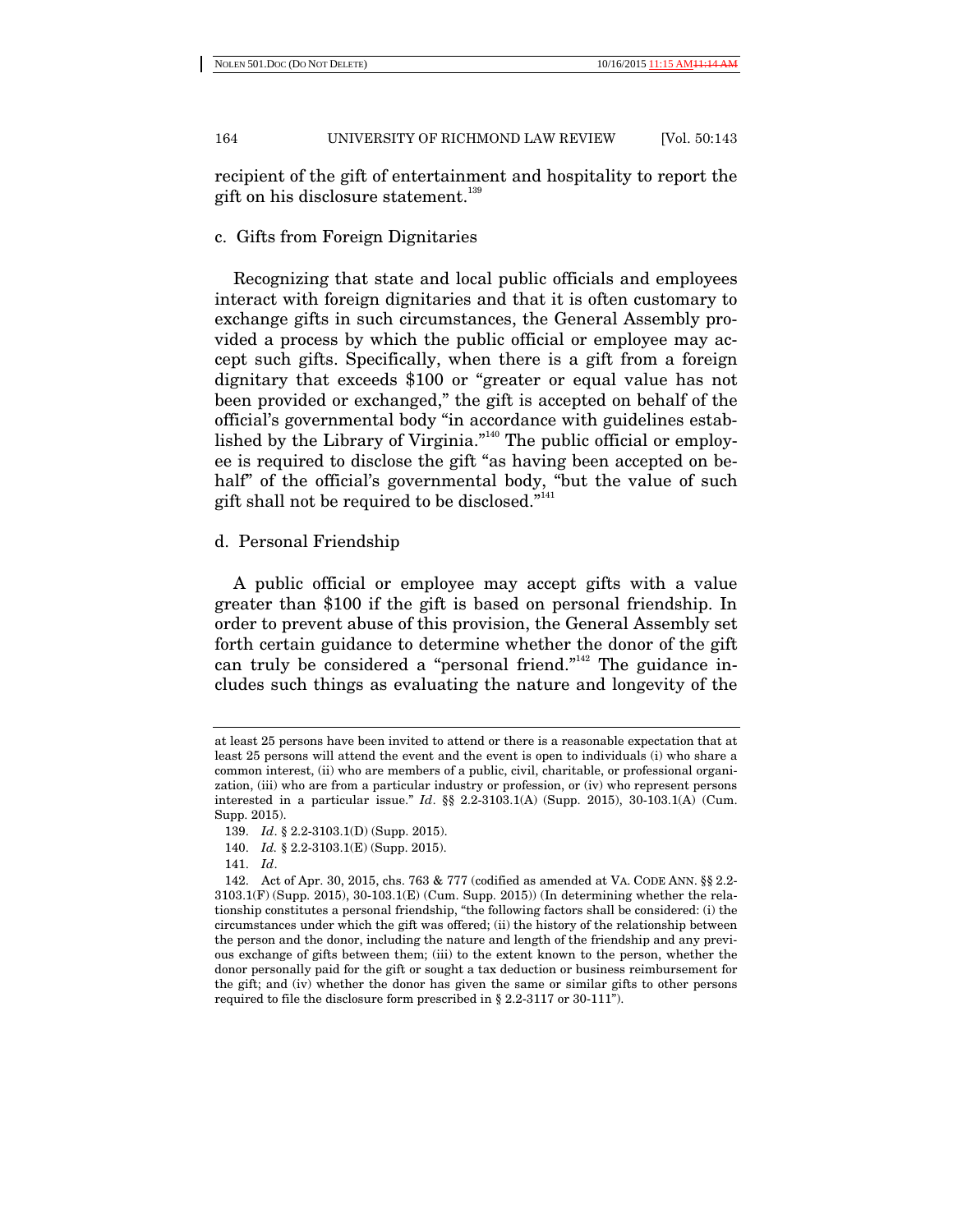relationship, whether the donor deducts the gift as a business expense or seeks reimbursement, and the extent to which the same or similar gifts were given to other public officials.<sup>143</sup>

e. Gifts of Travel Pre-Approved by Virginia Conflict of Interest and Ethics Advisory Council

Gifts of travel and related expenses that exceed \$100 in value are allowed if pre-approved by the Virginia Conflict of Interest and Ethics Advisory Council.<sup>144</sup> Any such gift must still be disclosed on the recipient's statement of economic interest form.<sup>145</sup>

7. Return of Gifts

The 2015 amendments to the SLCOIA provide a "safe harbor" for covered state and local public officials and employees that accept a gift without knowing the value, but subsequently determine that the value is greater than the \$100 cap. Specifically, if the gift is not used by the recipient and the gift or the equivalent value in money is returned to the donor of the gift or separately donated to a charity within a "reasonable period of time" upon learning of the gift's value, then the recipient is not considered to have violated the  $$100$  gift cap.<sup>146</sup> However, in order to utilize this safe harbor, the initial recipient of the gift may not claim the donation of the gift to a charity as a deduction on his federal income tax return.<sup> $147$ </sup> Additionally, upon discovering that the value of an accepted gift exceeds the \$100 gift cap, the recipient may reimburse the donor of the gift "within a reasonable period of time" in such an amount as to cause the value of the gift received to not exceed the \$100 gift cap.<sup>148</sup> For members of the General Assembly, a similar "safe harbor" is provided for in the 2015 amendments to the GACOIA.<sup>149</sup>

148. *Id.*

 <sup>143.</sup> *Id.* 

 <sup>144.</sup> *Id.* § 2.2-3103.1(G) (Supp. 2015).

 <sup>145.</sup> *Id.* 

 <sup>146.</sup> *Id.* § 2.2-3103.2 (Supp. 2015).

 <sup>147.</sup> *Id.* 

 <sup>149.</sup> *Id.* § 30-103.2 (Cum. Supp. 2015).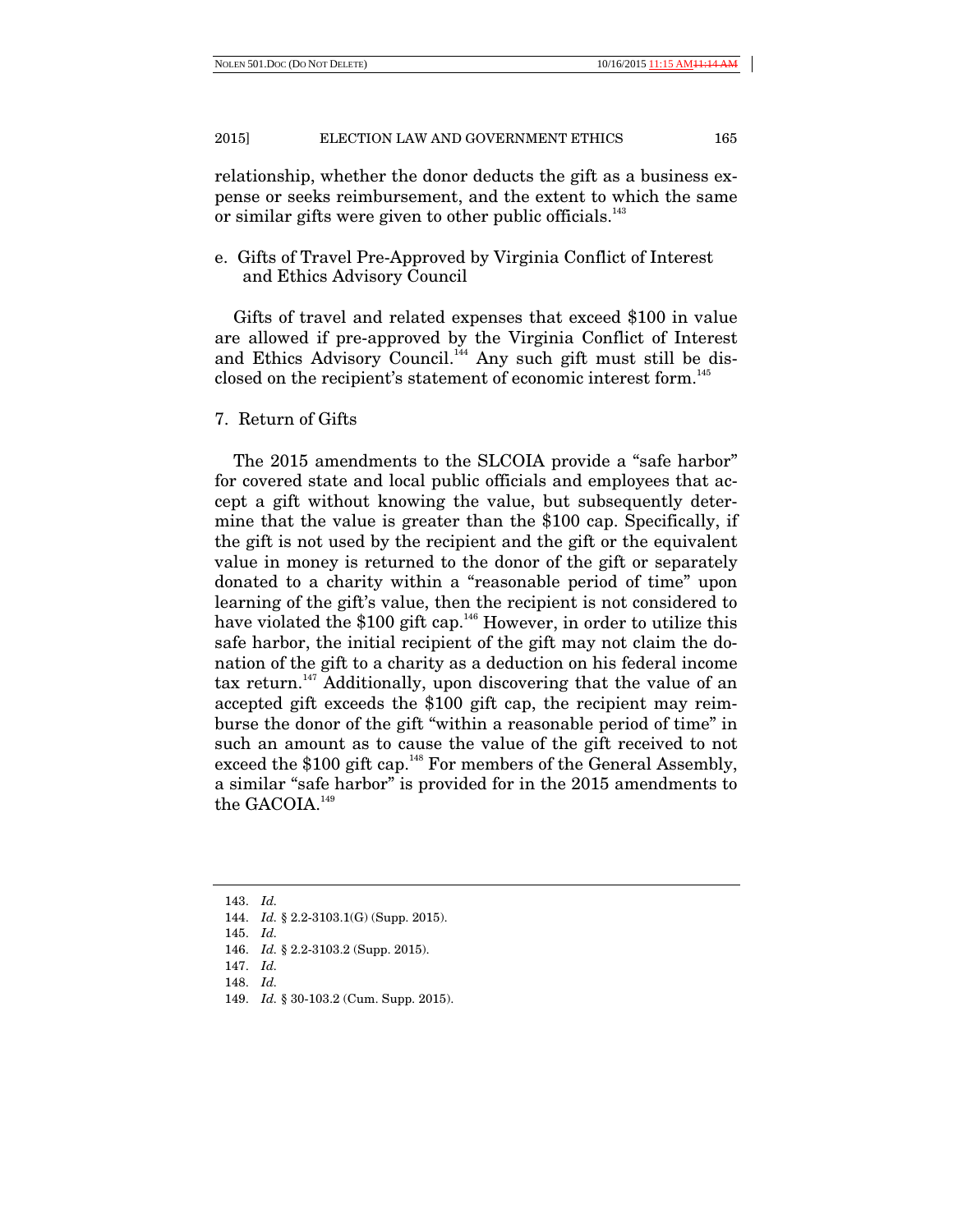## 8. Penalties

The 2015 ethics legislation imposed a \$250 civil penalty for the failure to file the disclosure statement prescribed in section 2.2- 3117 within the required time period.<sup>150</sup> Additionally, the General Assembly made it a Class 5 felony for "any person who knowingly and intentionally makes a false statement of a material fact on the Statement of Economic Interests" form prescribed in section  $2.2\n-3117$ <sup> $151$ </sup> The Class 5 penalty is now consistent with the penalty for a lobbyist who "knowingly and intentionally makes a false statement of a material fact" on the lobbyist's lobbying disclosure form.<sup>152</sup>

# 9. The Virginia Conflict of Interest Ethics Advisory Council

In 2014 the General Assembly established the Virginia Conflict of Interest and Ethics Advisory Council "to encourage and facilitate compliance with" the SLCOIA, the GACOIA and the Lobbying Act.153 Under the 2015 ethics legislation, the Council now consists of nine members: four members of the legislature, two former judges of a court of record, and three gubernatorial appointees, one of whom must be a former or current state executive employee and two of whom are to be picked from a list submitted by two local government advocacy organizations.<sup>154</sup> Additionally, the 2015 legislation requires that the legislative members of the Council be equally representative of the two major political par $ties.$ <sup>155</sup>

 <sup>150.</sup> *Id.* § 2.2-3124(B) (Supp. 2015).

 <sup>151.</sup> Act of Apr. 30, 2015, chs. 763 & 777, 2015 Acts \_\_, \_\_ (codified as amended at VA. CODE ANN. § 2.2-3117 (Supp. 2015), 30-103.1(E) (Cum. Supp. 2015)). A Class 5 felony is punishable by

a term of imprisonment of not less than one year nor more than 10 years, or in the discretion of the jury or the court trying the case without a jury, confinement in jail for not more than 12 months and a fine of not more than \$2,500, either or both.

*See* VA. CODE ANN. § 18.2-10 (Repl. Vol. 2014 & Supp. 2015).

 <sup>152.</sup> VA. CODE ANN. § 2.2-426(D) (Supp. 2015).

 <sup>153.</sup> Act of Apr. 23, 2014, chs. 792 & 804, 2014 Va. Acts \_\_, \_\_ (codified at VA. CODE ANN. § 30-348 (Cum. Supp. 2014)) (codified as renumbered at VA. CODE ANN. § 30-355(A) (Cum. Supp. 2015)).

 <sup>154.</sup> Act of Apr. 30, 2015, chs. 763 & 777, 2015 Va. Acts \_\_, \_\_ (codified as amended at VA. CODE ANN. § 30-355(B) (Cum. Supp. 2015)).

 <sup>155.</sup> *Id*.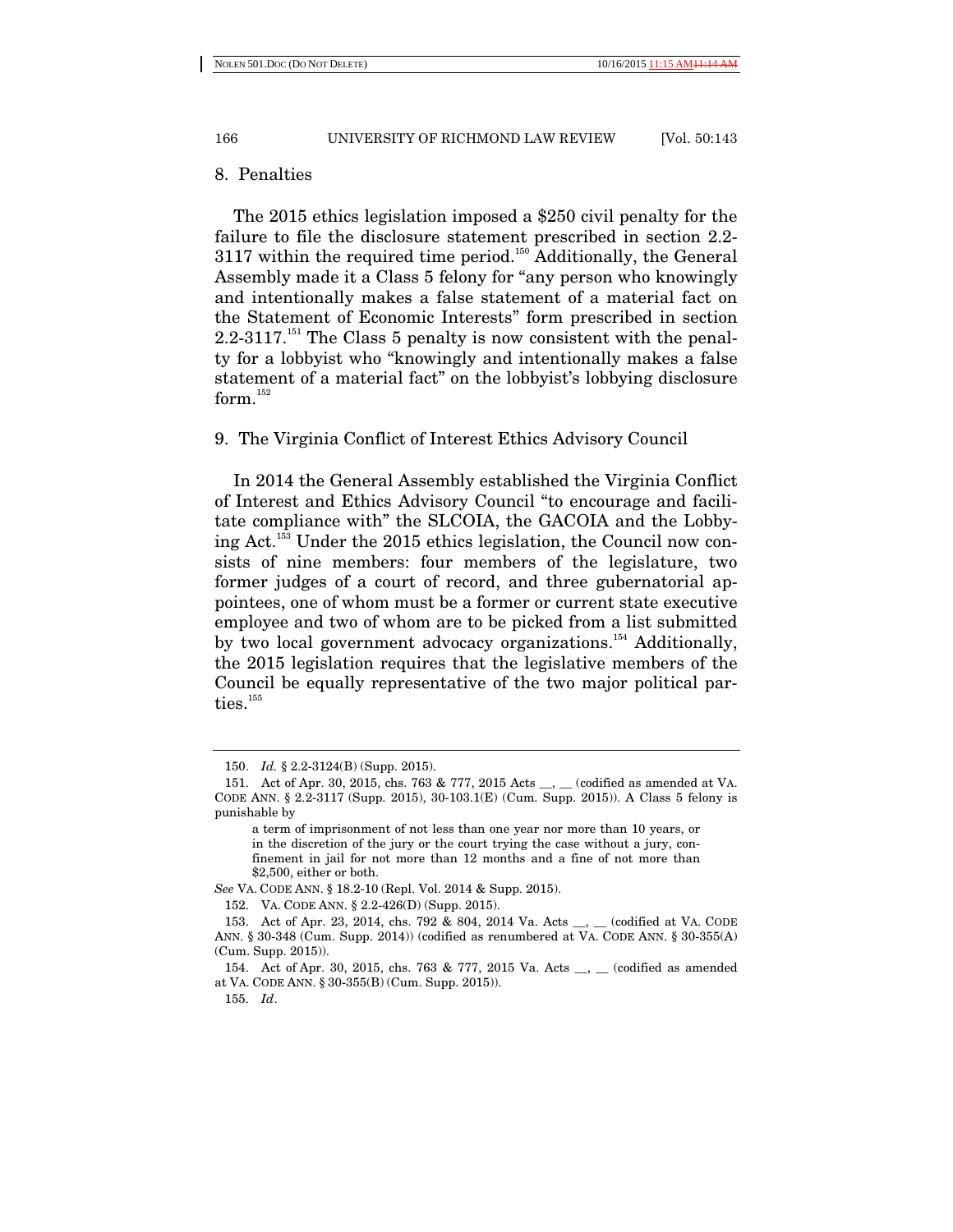Among the several powers and duties granted to the Council, the most notable are the powers to: (1) review lobbyist disclosure forms and statements of economic interest filed by certain state officers and employees and members of the General Assembly; $^{156}$ (2) require the electronic filing of lobbying disclosure forms and statements of economic interest;<sup>157</sup> (3) furnish formal advisory opinions and informal advice "regarding ethics [and] conflicts issues arising under" the SLCOIA, the GACOIA and the Lobbying  $Act;^{158}(4)$  approve and conduct training seminars and educational programs for individuals subject to the SLCOIA, the GACOIA, and the Lobbying  $Act;^{159}$  and (5) approve certain travel with a value greater than the  $$100$  gift cap.<sup>160</sup>

The 2015 ethics legislation provides the Council with the authority to approve certain travel-related expenses for covered state officers and employees<sup>161</sup> and members of the General Assembly that would otherwise be prohibited by the \$100 cap.<sup>162</sup> Generally, a request for such approval must be acted on within five business days or the proposed travel will be deemed approved.<sup>163</sup> In determining whether to approve the travel request, the Council is required to approve any such request that "bears a reasonable relationship between the purposes of the travel and the official duties" of the official making the request.<sup>164</sup> The new law provides a list of event attributes that satisfies the "reasonable relation" test. Such travel includes "any meeting, conference or other event" that is

(i) composed primarily of public officials, (ii) at which public policy related to the duties of the requester will be discussed in a substantial manner, (iii) reasonably expected to educate the requester on issues relevant to his official duties or to enhance the requester's knowledge and skills relative to his official duties, or (iv) at which

 <sup>156.</sup> VA. CODE ANN. § 30-356(1) (Cum. Supp. 2015).

 <sup>157.</sup> *Id*. § 30-356(2) (Cum. Supp. 2015).

 <sup>158.</sup> *Id*. § 30-356(5) (Cum. Supp. 2015).

 <sup>159.</sup> *Id*. §§ 30-356(6)–(7) (Cum. Supp. 2015).

 <sup>160.</sup> *Id*. § 30-356.1 (Cum. Supp. 2015).

 <sup>161.</sup> Specifically, those state and local officers or employees required to file a disclosure statement pursuant to section 2.2-3117. *See id*.

 <sup>162.</sup> *Id*.

 <sup>163.</sup> *Id*. § 30-356.1(D) (Cum. Supp. 2015).

 <sup>164.</sup> *Id*. § 30-356.1(B) (Cum. Supp. 2015).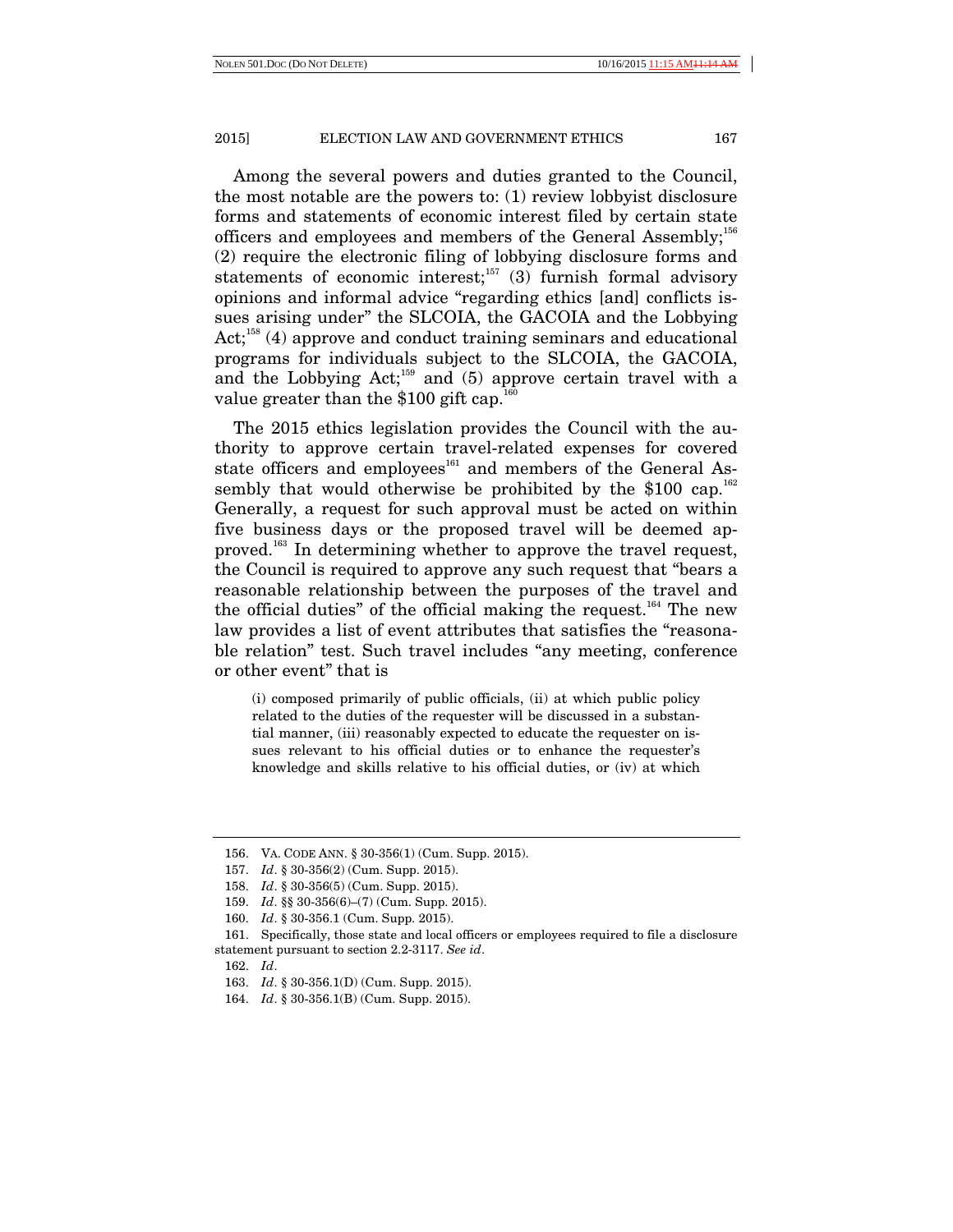the requester has been invited to speak regarding matters reasonably related to the requester's official duties.

Additionally, in making a determination that the proposed travel bears "no reasonable relationship between the purpose of the proposed travel and the official duties of the requester . . . . [T]he Council shall consider the duration of travel, the destination of travel, the estimated value of travel, and any previous or recurring travel."166 Presumably, these factors bear on whether the proposed travel is really for knowledge and skill development or really in furtherance of the official's public duties, as opposed to a vacation masquerading as an educational endeavor.

The 2015 legislation also provides that a covered state official or employee or a member of the General Assembly cannot be prosecuted or otherwise penalized for accepting a gift related to travel in excess of the \$100 cap if approved by the Council, even if that approval is subsequently revoked, so long as the travel occurred before the revocation.<sup>167</sup>

Finally, 2015 legislation makes clear that certain travel related to campaigns, travel provided by a governmental entity, travel to "facilitate attendance by a legislator" at certain legislative meetings and events, and certain travel related to governmental or charitable organization meetings attended by virtue of the official's or employee's appointment or election to the entity or organization do not require approval by the Council but are required to be disclosed as may be necessary pursuant to the SLCOIA or the GACOIA.<sup>168</sup>

# 10. Revolving Door

Current Virginia law prohibits, for a period of one year upon leaving state service or employment, certain state officers or employees from being paid to represent clients on matters related to legislation, executive orders, or regulations promulgated by the agency in which the person was an officer or employee.<sup>169</sup> The

 <sup>165.</sup> *Id*.

 <sup>166.</sup> *Id*. § 30-356.1(C) (Cum. Supp. 2015).

 <sup>167.</sup> *Id*. § 30-356.1(F) (Cum. Supp. 2015).

 <sup>168.</sup> *Id*. § 30-356.1(A) (Cum. Supp. 2015).

 <sup>169.</sup> *Id.* § 2.2-3104 (Repl. Vol. 2014).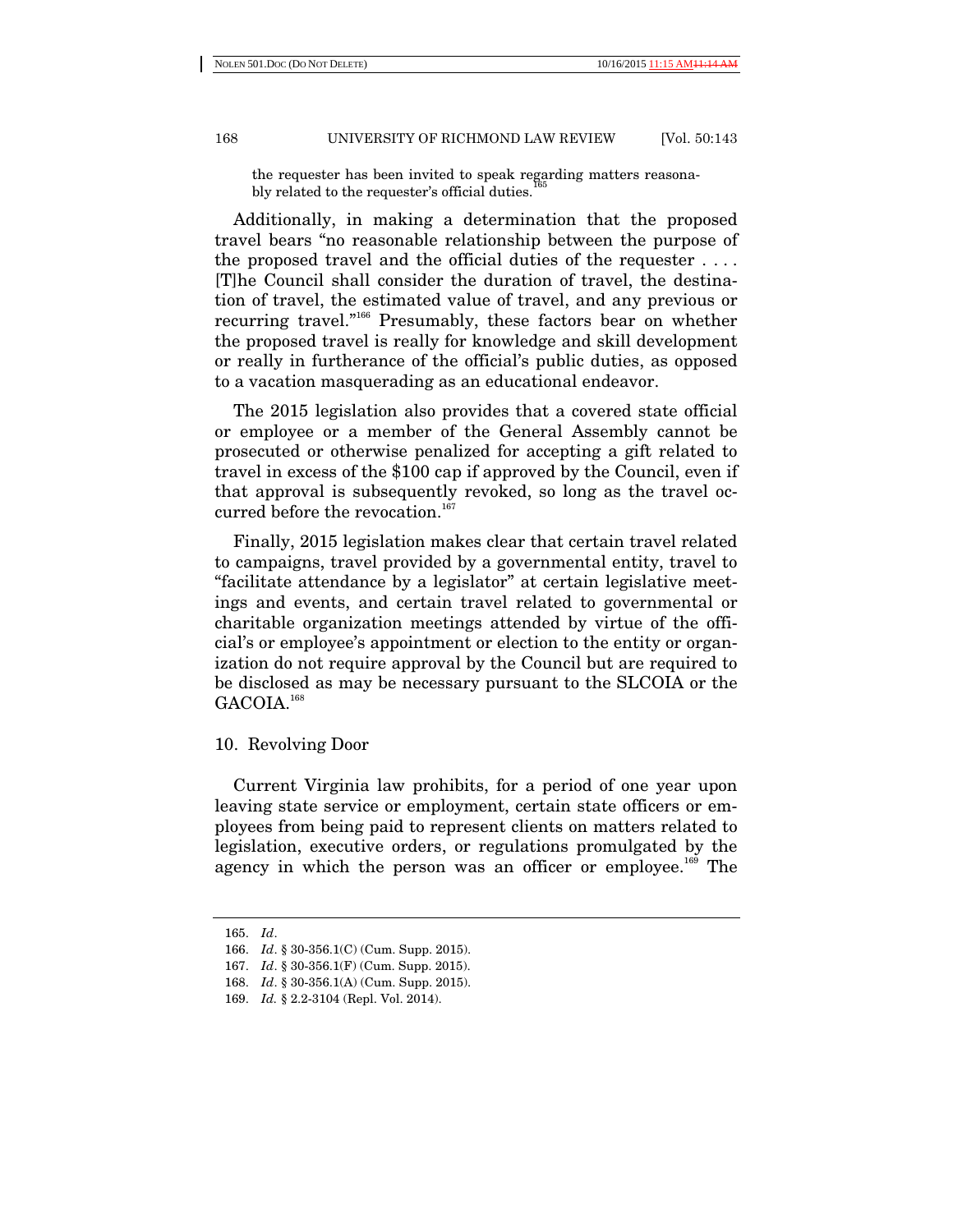2015 SLCOIA amendments clarified that for the Governor's cabinet secretaries, the current "revolving door" prohibition applies not only to their respective cabinet office, but also to all agencies that are assigned to that secretariat by law or executive order of the Governor.<sup>170</sup> This amendment overturns a 1996 opinion of the Virginia Attorney General.<sup>171</sup>

## 11. Expanded Scope of What Constitutes Lobbying

The 2015 ethics legislation expands the scope of what constitutes "lobbying." Prior to this change, the Lobbying Act required the registration and disclosure of expenditures related to activities to influence or attempting to influence legislative and executive officials' actions on legislation, appointments, and executive orders.172 Effective January 1, 2016, certain activities related to state procurement transactions now trigger the requirement to register as a lobbyist. The new bill amends the definition of "executive action" to include "procurement transactions."<sup>173</sup>

The 2015 legislation further defines "procurement transaction" as "all functions that pertain to obtaining all goods, services, or construction on behalf of an executive agency, including description of requirements, selection and solicitation of sources, preparation and award of contract, and all phases of contract administration."<sup>174</sup> This change raises practical concerns for any entity that regularly attempts to do business with state government. Depending on the job function and activities of business development employees for businesses seeking to do business with the state, the activities of some of those employees may now trigger the requirement to register as a lobbyist unless an exception is applicable. If an employee's primary job responsibility is to engage state agency personnel with regard to the procurement of goods and services, the company employee may now be required

 <sup>170.</sup> *Id*. (Supp. 2015).

 <sup>171. 1996</sup> Op. Va. Att'y Gen. 10.

 <sup>172.</sup> *See* VA. CODE ANN. § 2.2-419 (Repl. Vol. 2014) (defining "lobbying," "executive action," and "legislative action").

<sup>173.</sup> *Id.* (Supp. 2015) ("Executive action' includes procurement transactions.").

 <sup>174.</sup> *Id*.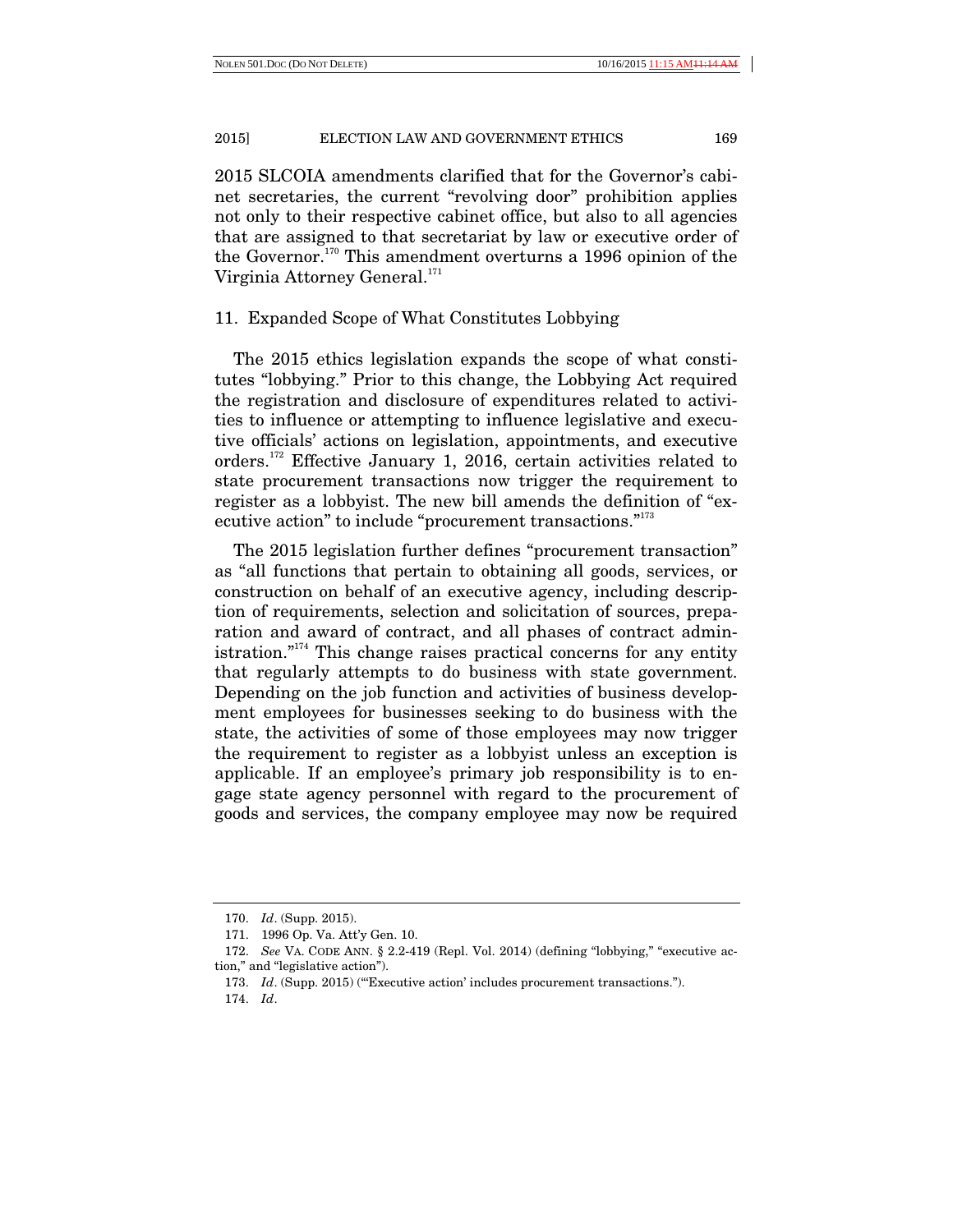to register as a lobbyist when interacting and attempting to influence certain high-level state officials and state employees on procurement matters.<sup>175</sup>

For these individuals, registration as a lobbyist may implicate other provisions of the Lobbying Act that affect how lobbyists may be compensated. The Lobbying Act makes it "unlawful for any individual to lobby for compensation that is dependent in any manner upon the outcome of any legislative or executive action."176 Now that "procurement transactions" are considered "executive action" for the purposes of the Lobbying Act, the contingency fee prohibition is implicated. It appears that a common industry practice—company employees receiving bonuses for winning awards of specific state government contracts—would be prohibited if the company employee has registered as a lobbyist.

# 12. Expansion of Pay-to-Play Prohibition

The 2015 ethics legislation expands the current "pay-to-play" prohibitions contained in Virginia Code section 2.2-3104.01, which generally prohibit the Governor, his cabinet secretaries, and his campaign apparatus from soliciting contributions from those seeking to do business with the state under certain circumstances.<sup>177</sup> Effective January 1, 2016,

[n]either the Governor, his campaign committee, nor a political action committee established on his behalf shall knowingly solicit or accept a contribution, gift, or other item with a value greater than \$100 from any person or entity that has submitted an application for a grant or loan from the Commonwealth's Development Opportunity Fund

while an application for a grant or loan from that fund is pending and "for the one-year period immediately after any such award is made."178 Violation of this provision is punishable by the greater of a \$500 civil penalty or twice the amount of the prohibited con-

 <sup>175.</sup> *Id.* § 2.2-419 (Supp. 2015) (see definitions of "executive agency," "executive officials," and "legislative officials" for a list of included officials).

 <sup>176.</sup> *Id.* § 2.2-432 (Supp. 2015).

<sup>177.</sup> Act of Apr. 30, 2015, chs. 763 & 777, 2015 Va. Acts <sub>\_\_</sub>, \_\_ (codified as amended at VA. CODE ANN. § 2.2-3104.01 (Supp. 2015)).

 <sup>178.</sup> VA. CODE ANN. § 2.2-3104.01(B). This subsection also provides that, "[f]or purposes of this subsection, entity includes individuals who are officers, directors, or owners of or who have a controlling ownership interest in such entity." *Id.*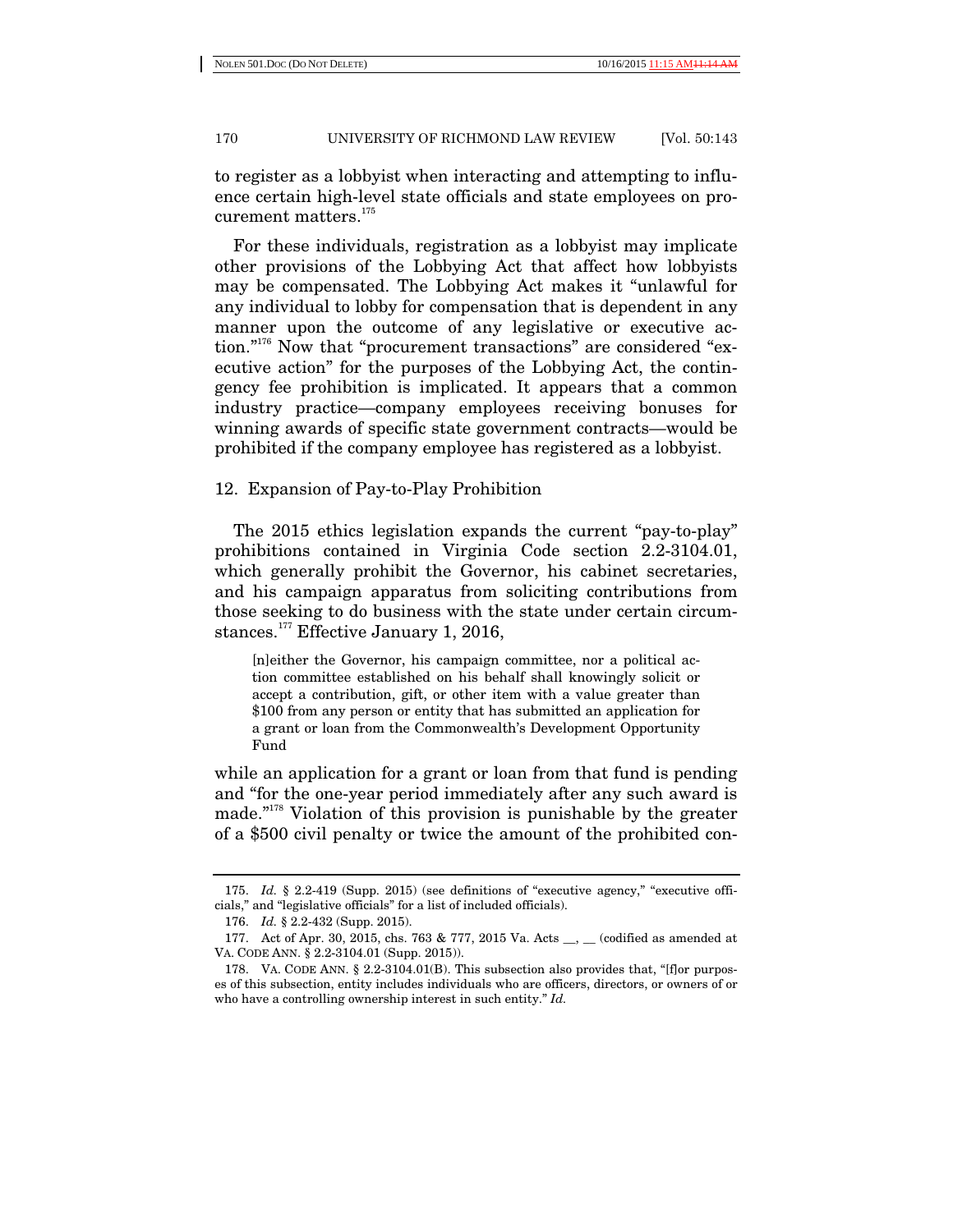tribution or gift.<sup> $179$ </sup> The 2015 ethics legislation further requires that the "contribution, gift or other item shall be returned to the donor."180

# 13. Executive Order 2

Soon after Governor McAuliffe took office in 2014, he signed Executive Order 2, which was updated in February  $2015$ .<sup>181</sup> The order establishes "an ethical framework for state Executive Branch officers and employees with regard to gifts," and bans the solicitation or acceptance of certain gifts by state officers and employees and establishes an Executive Branch Ethics Commission.<sup>182</sup> The order further provides that

[a]n officer's or employee's ethical duties and responsibilities under this Executive Order are in addition to those prescribed by law, primarily the State and Local Government Conflict of Interests Act, § 2.2-3100 *et seq*., and the Virginia Public Procurement Act, § 2.2-4300 *et seq.*, of the Code of Virginia.<sup>183</sup>

Executive Order 2 establishes a \$100 gift cap for state executive branch officers and employees.<sup>184</sup> Specifically, such officers and employees, and their immediate family members, may not solicit anything of value or "accept directly or indirectly, any gift valued at over \$100, from any one source, singularly or in the aggregate over the course of any given calendar year.<sup>"185</sup> The gift cap does not apply to reimbursement for "any legitimate travel and related expenses incurred while engaging in an activity that serves a legitimate public purpose," as those terms are defined in the order.186 Moreover, a gift with a "value of \$25 or less does not count toward the \$100 cumulative total."187

Gifts from lobbyists registered under the Lobbying Act to state executive branch officers and employees are effectively subject to a lower cap under the order. Executive Order 2 provides that such

 <sup>179.</sup> VA. CODE ANN. § 2.2-3104.01(D).

 <sup>180.</sup> *Id*.

 <sup>181.</sup> Exec. Order No. 2 (2014) (Jan. 11, 2014; updated Feb. 13, 2015).

 <sup>182.</sup> *Id.* 

 <sup>183.</sup> *Id*.

 <sup>184.</sup> *Id.* 

 <sup>185.</sup> *Id*.

 <sup>186.</sup> *Id*.

 <sup>187.</sup> *Id*.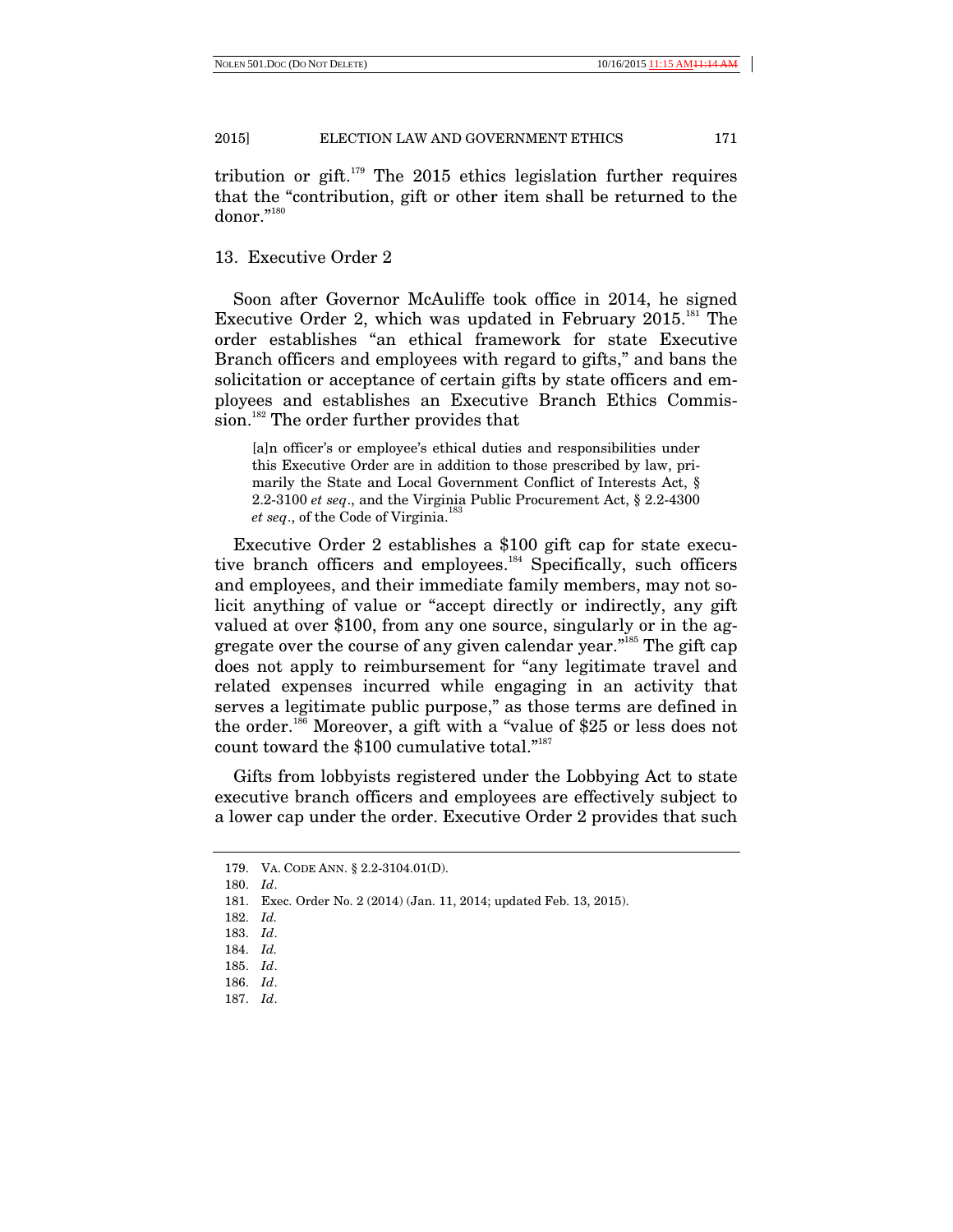officers and employees shall not "accept, directly or indirectly, any gift from any lobbyist or from any principal or employee or agent of a principal," as those terms are defined by the Lobbying Act.<sup>188</sup> Essentially, the order bans gifts from lobbyists; however, it sets forth a list of things not considered a gift. Under the order, "a gift with a value of \$25 or less" is not a "gift."<sup>189</sup> Consequently, gifts from lobbyists are limited to those valued at \$25 or less.

The executive order establishes an Executive Branch Ethics Commission comprised of three members to oversee the implementation of the order.<sup>190</sup> The Commission is authorized to render opinions as to the requirements of the order relative to proposed conduct or the receipt of gifts, to enforce the provisions of the order as related to the Governor and his Cabinet's compliance with the order, and to recommend revisions to the order "as may appear necessary to ensure the maintenance of high ethical standards within the state Executive Branch."191 Beyond the Executive Branch Ethics Commission's enforcement of the order relative to the Governor and his cabinet, enforcement falls on state agency heads as to officers and employees of their agency, cabinet secretaries as to their direct employees, and any head of an advisory or governmental agency organized within their respective secretari $at.<sup>192</sup>$ 

The executive order gift cap has a variety of implications. With regard to state officers and employees, the executive order gift cap is broader than the one contained in the SLCOIA in that it applies to all state executive branch officers and employees.<sup>193</sup> The gift cap in the SLCOIA only applies to those state officers and employees required to file a statement of economic interests form.194 Additionally, unlike the gift cap in the SLCOIA, the executive order gift cap is not limited to individuals who are lobbyists, entities that employ lobbyists, or entities seeking to do business

 <sup>188.</sup> *Id*.

<sup>189.</sup> *Id.* However, if the received item has a value greater than \$20, it counts toward the aggregate gift cap of \$100 contained in the SLCOIA if the state executive branch of officer or employee is subject to the gift cap contained in the SLCOIA. *See supra* note 121 and accompanying text.

 <sup>190.</sup> Exec. Order No. 2 (2014) (Jan. 11, 2014; updated Feb. 13, 2015).

 <sup>191.</sup> *Id*.

 <sup>192.</sup> *Id.* 

 <sup>193.</sup> *See id*.

 <sup>194.</sup> VA. CODE ANN. § 2.2-3103.1 (Supp. 2015).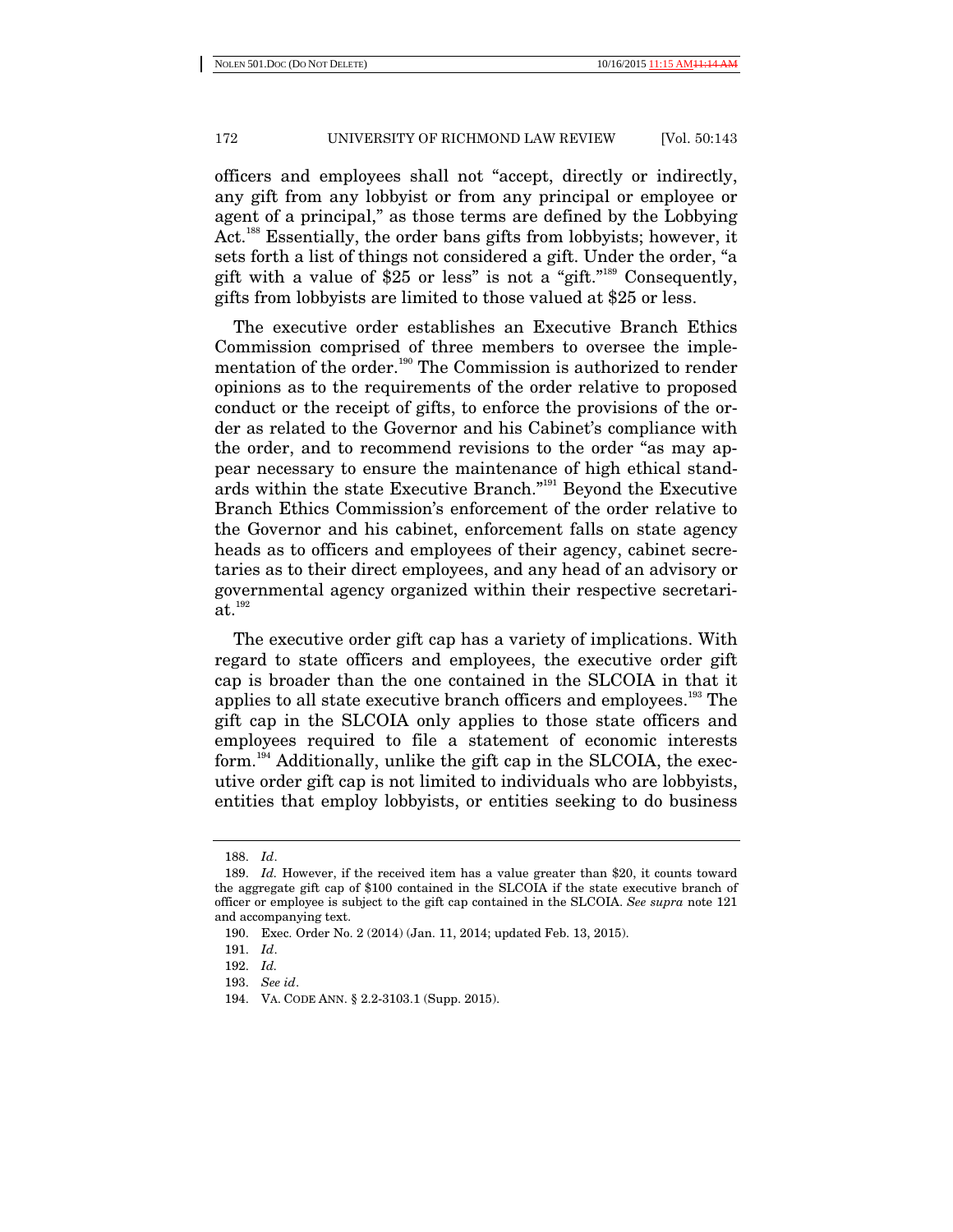with the state.<sup>195</sup> Moreover, for those state executive branch officers and employees that file a statement of economic interests disclosure form, the executive order's gift cap as it relates to lobbyists is more restrictive than that contained in the SLCOIA.<sup>196</sup> With the addition of the executive order, a state executive branch officer or employee now has three possible avenues to seek opinions as to whether his conduct is appropriate: the Attorney General for the Commonwealth, the Virginia Conflict of Interest and Ethics Advisory Council, and the Executive Branch Ethics Commission.<sup>197</sup> While the executive order is clearly within the Governor's authority, its continued existence now that the SLCOIA has been amended adds another layer of regulation governing certain state officers and employees that further complicates the analysis as to what conduct is allowed in certain circumstances.

## III. OTHER DEVELOPMENTS

# A. *Redistricting Litigation*

Following Virginia's congressional redistricting in 2012, several Virginia voters filed a legal challenge to these new district lines.<sup>198</sup> The 2012 congressional redistricting legislation increased the black voting age population of the majority-minority third congressional district from 53.1% to 56.3%.<sup>199</sup> The suit alleged that, in light of the U.S. Supreme Court's decision in *Shelby County v. Holder*, the congressional redistricting legislation illegally concentrated African American voters into the third congressional district.<sup>200</sup>

The three-judge panel found that the congressional redistricting process used race as a predominant factor and was not nar-

 <sup>195.</sup> *Compare id.*, *with* Exec. Order No. 2 (2014) (Jan. 11, 2014; updated Feb. 13, 2015).

 <sup>196.</sup> *Compare* VA. CODE ANN. § 2.2-3103.1 (Supp. 2015) (discussing a limitation regarding the disclosure form prescribed in § 2.2-3117), *with* Exec. Order No. 2 (2014) (Jan. 11, 2014; updated Feb. 13, 2015) (prohibiting the receipt of certain gifts).

 <sup>197.</sup> *See Opinions Counsel*, VIRGINIA.GOV, http://ag.virginia.gov/index.php/en/divisions/ executive-administration/executive-division/opinions-counsel (last visited Oct. 1, 2015); VA. CODE ANN. § 30-356 (Cum. Supp. 2015); Exec. Order No. 2 (2014) (Jan. 11, 2014; updated Feb 13, 2015).

 <sup>198.</sup> Page v. Va. State Bd. of Elections, 58 F. Supp. 3d 533, 540 (E.D. Va. 2014).

 <sup>199.</sup> *Id*. at 539.

 <sup>200.</sup> *Id.* at 539–40 (citing Shelby Cty. v. Holder, 133 S. Ct. 2612 (2013)).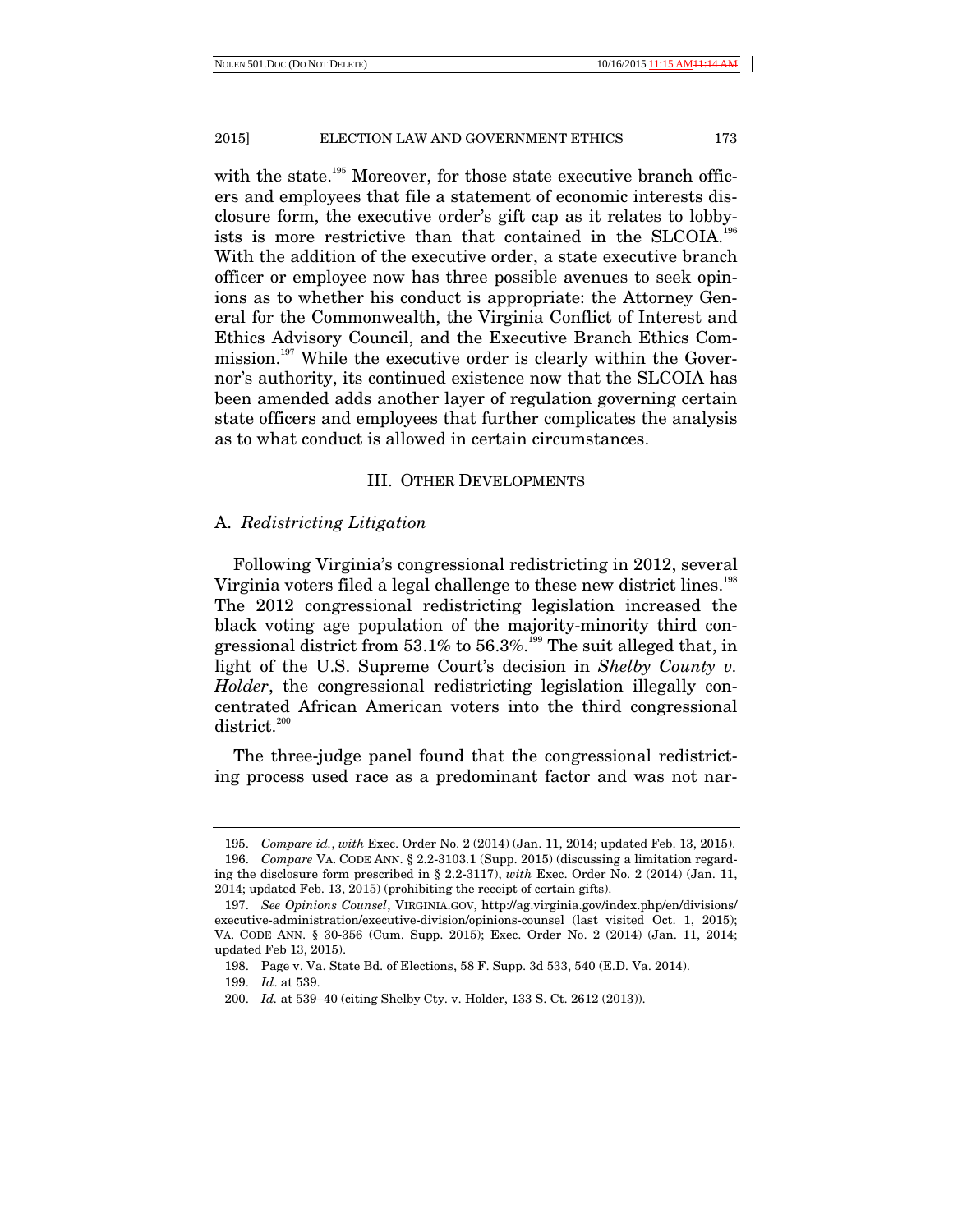rowly tailored to accomplish race-conscious redistricting as required by the Equal Protection Clause.<sup>201</sup> The court emphasized that the General Assembly was following the rules as they understood them to be pre-*Shelby County*. 202 Nevertheless, the court found the lines unconstitutional and ordered the General Assembly to redraw the lines.<sup>203</sup> This, however, was just the first step in the process.

The U.S. Supreme Court vacated this opinion and ordered that the three-judge panel reconsider the case in light of the Supreme Court's opinion in *Alabama Legislative Black Caucus v. Alabama*. 204 Again, the three-judge panel found that the third-district lines from the 2012 redistricting legislation were unconstitutional, and it again directed the legislature to redraw the lines.<sup>205</sup> The case is currently being appealed again to the U.S. Supreme Court.<sup>206</sup>

A similar challenge was filed in late 2014 concerning the Virginia House of Delegates lines.207 The suit alleges that the majority-minority House of Delegates districts are similarly unconstitutional because of the alleged focus on race in the drawing of the  $lines.<sup>208</sup>$ 

# B. *Voting Machines*

In preparing his biennial budget and following touch screen machine problems in  $2014$ ,<sup>209</sup> Governor McAuliffe proposed \$28

 <sup>201.</sup> *Id.* at 536–37.

 <sup>202.</sup> *Id.* at 537–38 ("The legal landscape changed dramatically in 2013, when the Supreme Court ruled that Section 4's coverage formula . . . was unconstitutional.").

 <sup>203.</sup> *Id.* at 555.

 <sup>204.</sup> Order No. 14-518, 575 U.S. \_\_ (Mar. 30, 2015), http://www.supremecourt.gov/ord ers/courtorders/033015zor\_5iek.pdf.

 <sup>205.</sup> Page v. Va. State Bd. of Elections, 2015 U.S. Dist. LEXIS 73514, at \*58 (E.D. Va. 2015).

 <sup>206.</sup> *Id.*, *appeal docketed*, No. 14-1504 (U.S. July 2, 2015).

<sup>207</sup>*.* Bethune-Hill v. Va. State Bd. of Elections, 2015 U.S. Dist. LEXIS 68054 (E.D. Va. 2015).

 <sup>208.</sup> *Id.* at \*3 ("In this case, Plaintiffs have challenged twelve Virginia House of Delegates districts as unlawful racial gerrymanders in violation of the Equal Protection Clause of the U.S. Constitution.").

 <sup>209.</sup> *See, e.g.*, *Rigell Campaign Demands Paper Ballots in Va. Beach*, WAVY NEWS (Nov. 4, 2014), http://wavy.com/2014/11/04/rigell-campaign-demands-paper-ballots-in-vabeach/ (discussing technical problems with calibrating voting machines in certain Virginia areas).